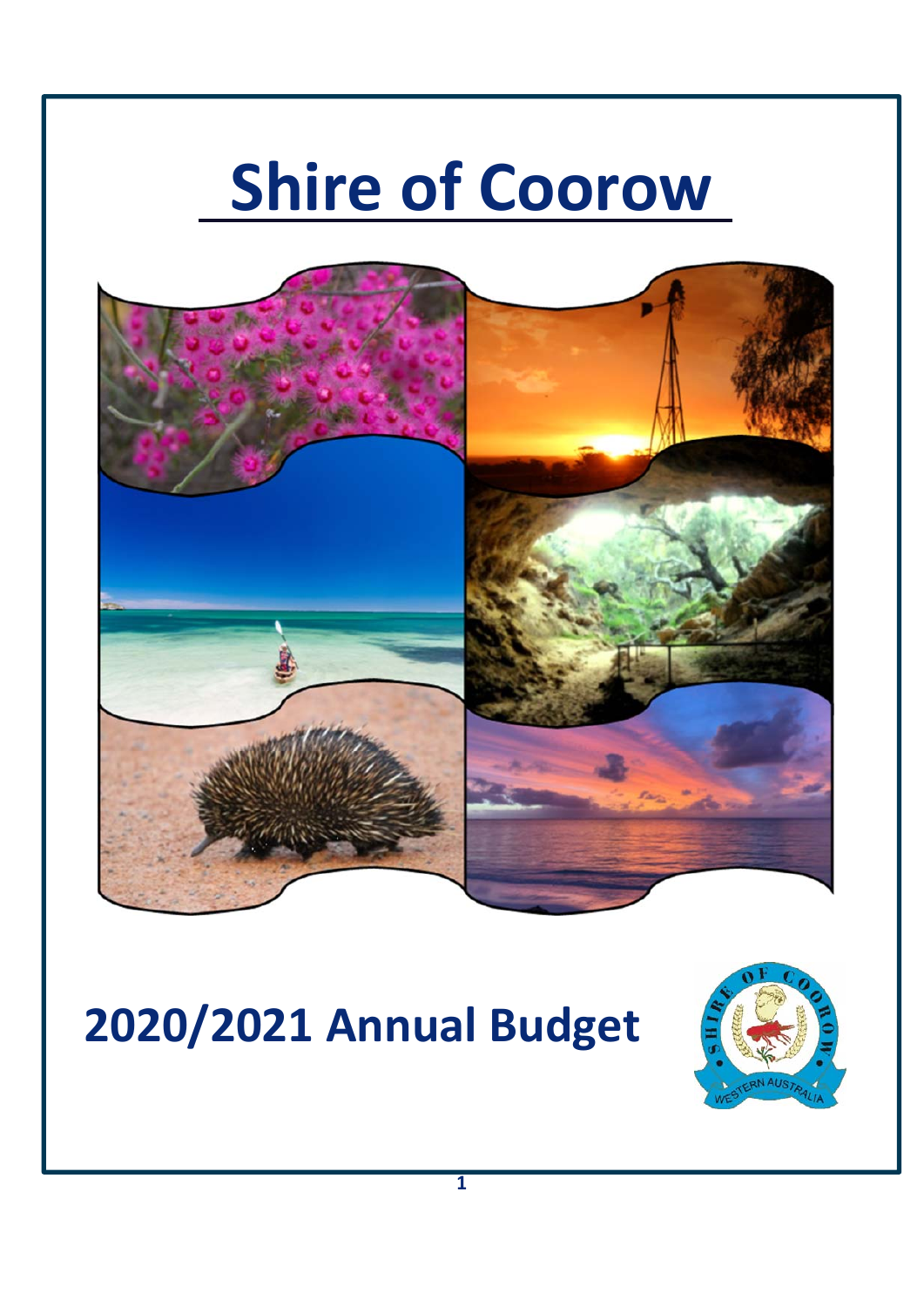# **SHIRE OF COOROW**

# **BUDGET**

# **FOR THE YEAR ENDED 30 JUNE 2021**

# **LOCAL GOVERNMENT ACT 1995**

# **TABLE OF CONTENTS**

| Statement of Comprehensive Income by Nature or Type |   |
|-----------------------------------------------------|---|
| <b>Basis of Preparation</b>                         | 3 |
| Statement of Comprehensive Income by Program        | 4 |
| <b>Statement of Cash Flows</b>                      | 6 |
| Rate Setting Statement                              |   |
| Index of Notes to the Budget                        | 8 |

### **SHIRE'S VISION**

The Shire of Coorow will be a sustainable, progressive, desirable and caring community,which recognises and values its diversity.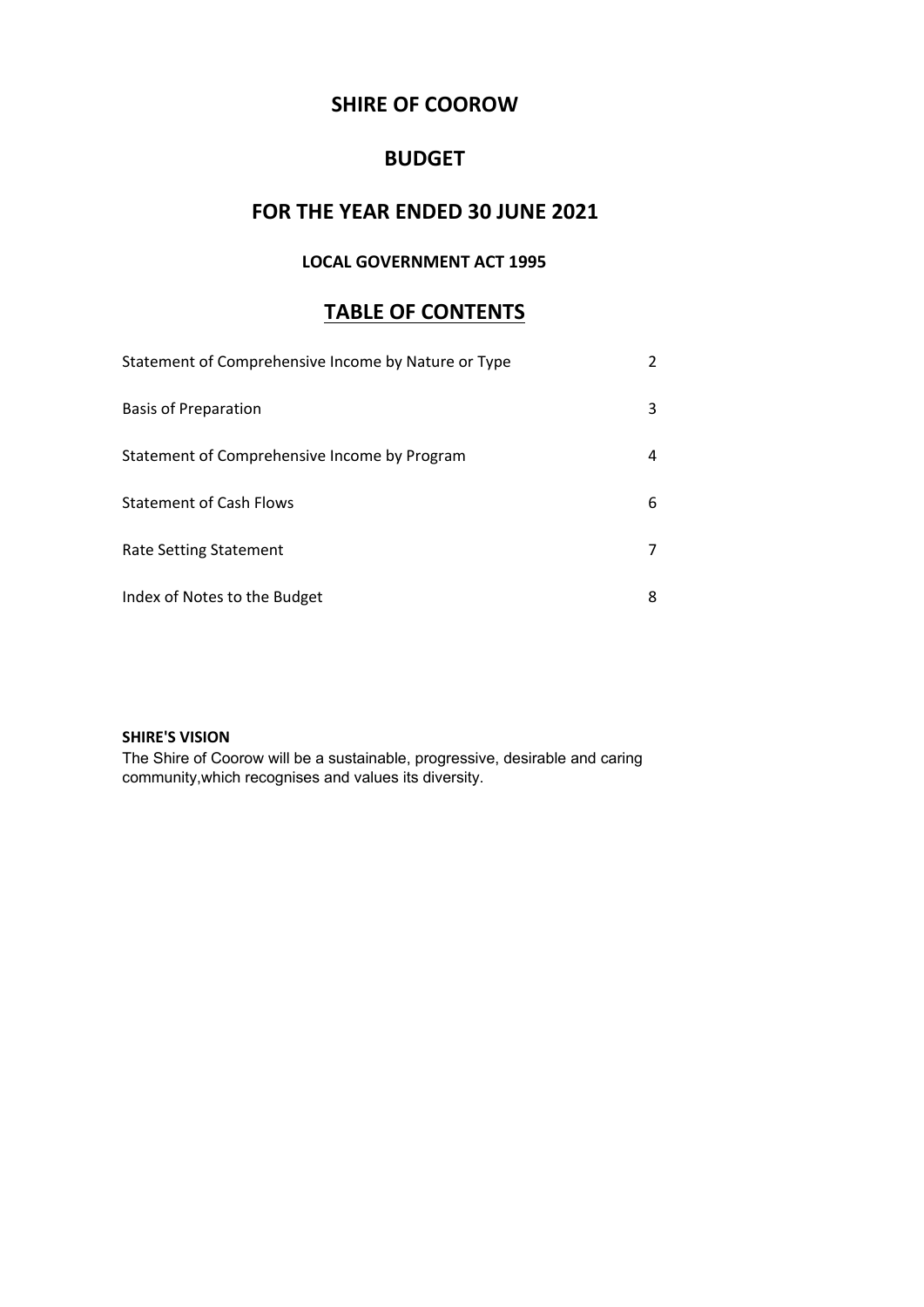# **SHIRE OF COOROW STATEMENT OF COMPREHENSIVE INCOME** *BY NATURE OR TYPE*  **FOR THE YEAR ENDED 30 JUNE 2021**

|                                              |             | 2020/21        | 2019/20        | 2019/20        |
|----------------------------------------------|-------------|----------------|----------------|----------------|
|                                              | <b>NOTE</b> | <b>Budget</b>  | <b>Actual</b>  | <b>Budget</b>  |
|                                              |             | \$             | \$             | \$             |
| <b>Revenue</b>                               |             |                |                |                |
| Rates                                        | 1(a)        | 3,348,686      | 3,269,662      | 3,249,495      |
| Operating grants, subsidies and              |             |                |                |                |
| contributions                                | 9(a)        | 1,529,346      | 2,279,723      | 1,073,494      |
| Fees and charges                             | 8           | 513,158        | 645,402        | 567,763        |
| Interest earnings                            | 11(a)       | 63,551         | 114,605        | 118,326        |
| Other revenue                                | 11(b)       | 26,050         | 66,909         | 20,050         |
|                                              |             | 5,480,791      | 6,376,301      | 5,029,128      |
| <b>Expenses</b>                              |             |                |                |                |
| Employee costs                               |             | (2,481,257)    | (2,350,818)    | (2,570,742)    |
| Materials and contracts                      |             | (2,076,908)    | (1,321,314)    | (1,805,312)    |
| Utility charges                              |             | (358, 143)     | (353, 448)     | (263, 401)     |
| Depreciation on non-current assets           | 5           | (6, 334, 425)  | (6, 194, 585)  | (6, 271, 412)  |
| Interest expenses                            | 11(d)       | (15,051)       | (7, 918)       | (7, 422)       |
| Insurance expenses                           |             | (187, 414)     | (204, 491)     | (207, 007)     |
| Other expenditure                            |             | (77, 435)      | (71, 903)      | (85, 976)      |
|                                              |             | (11, 530, 633) | (10, 504, 477) | (11, 211, 272) |
| <b>Subtotal</b>                              |             | (6,049,842)    | (4, 128, 176)  | (6, 182, 144)  |
| Non-operating grants, subsidies and          |             |                |                |                |
| contributions                                | 9(b)        | 2,692,144      | 923,396        | 904,844        |
| Profit on asset disposals                    | 4(b)        | 26,559         | 0              | 42,061         |
| Loss on asset disposals                      | 4(b)        | (189, 882)     | (37, 771)      | (116, 564)     |
|                                              |             | 2,528,821      | 885,625        | 830,341        |
| <b>Net result</b>                            |             | (3,521,021)    | (3, 242, 551)  | (5, 351, 803)  |
| Other comprehensive income                   |             |                |                |                |
| Changes on revaluation of non-current assets |             | $\pmb{0}$      | $\pmb{0}$      | 0              |
| Total other comprehensive income             |             | $\mathbf 0$    | $\mathbf 0$    | $\mathbf 0$    |
| <b>Total comprehensive income</b>            |             | (3,521,021)    | (3, 242, 551)  | (5, 351, 803)  |

This statement is to be read in conjunction with the accompanying notes.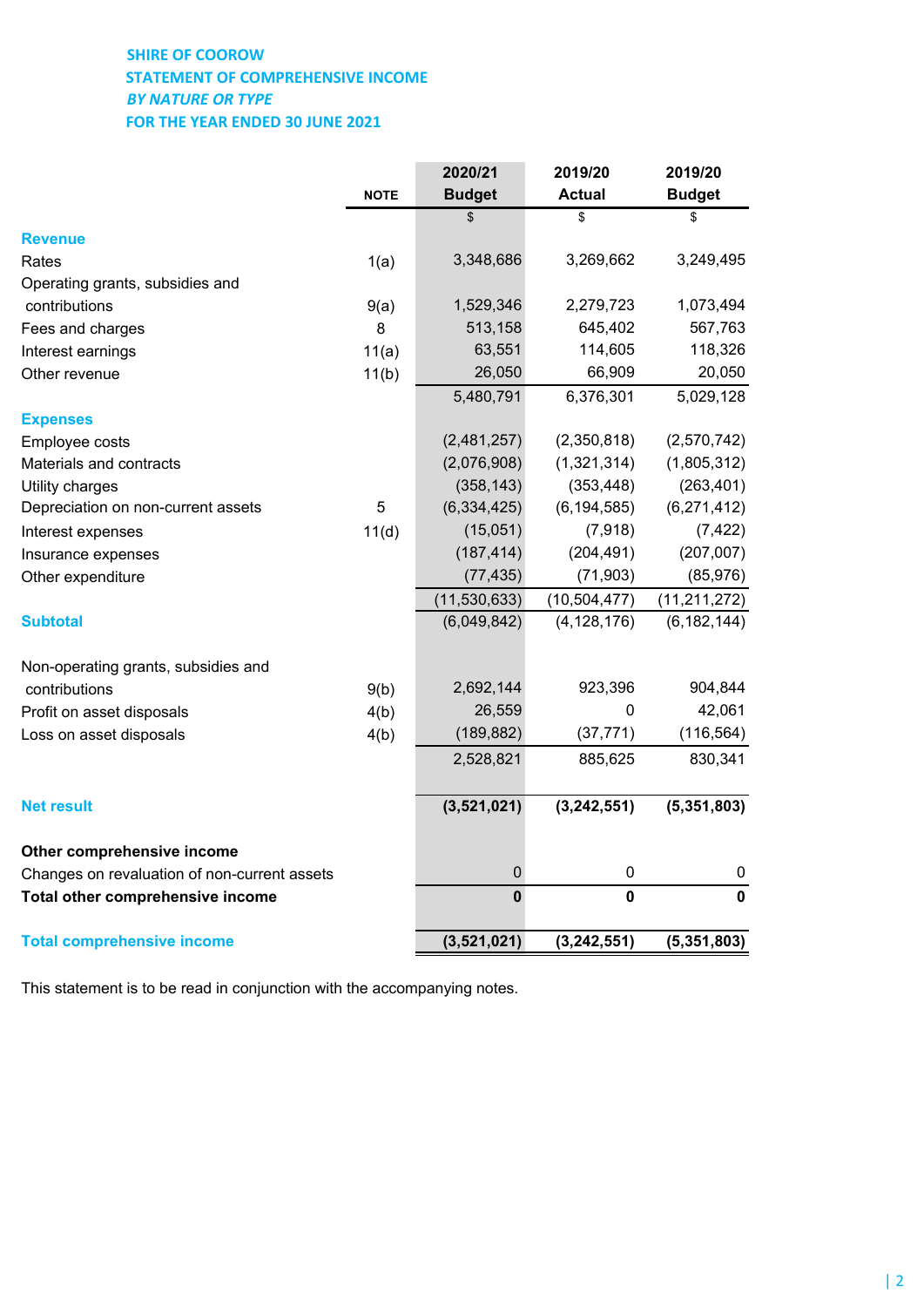# **SHIRE OF COOROW FOR THE YEAR ENDED 30 JUNE 2021**

#### **BASIS OF PREPARATION REVENUES (CONTINUED)**

Standards (as they apply to local governments and not-for-profit entities) and Refer to all amounts received as grants, subsidies and contributions that are interpretations of the Australian Accounting Standards Board, and the *Local* not non-operating grants. *Government Act 1995* and accompanying regulations. The *Local Government (Financial Management) Regulations 1996* take precedence over Australian **NON-OPERATING GRANTS, SUBSIDIES AND**  Accounting Standards. Regulation 16 prohibits a local government from **CONTRIBUTIONS** recognising as assets Crown land that is a public thoroughfare, such as land Amounts received specifically for the acquisition, construction of new or the under roads, and land not owned by but under the control or management of upgrading of non-current assets paid to a local government, irrespective of the local government, unless it is a golf course, showground, racecourse or whether these amounts are received as capital grants, subsidies, contributions recreational facility of State or regional significance. Consequently, some or donations. assets, including land under roads acquired on or after 1 July 2008, have not been recognised in this budget. This is not in accordance with the requirements **FEES AND CHARGES** *of AASB 1051 Land Under Roads* paragraph 15 and *AASB 116 Property, Plant* Revenue (other than service charges) from the use of facilities and charges *and Equipment* paragraph 7. made for local government services, sewerage rates, rentals, hire charges, fee

have been consistently applied unless stated otherwise. Except for cash flow more detail such as rubbish collection fees, rental of property, fines and and rate setting information, the budget has been prepared on the accrual basis penalties, other fees and charges. and is based on historical costs, modified, where applicable, by the measurement at fair value of selected non-current assets, financial assets and **INTEREST EARNINGS** liabilities. Interest and other items of a similar nature received from bank and investment

#### **THE LOCAL GOVERNMENT REPORTING ENTITY EXECUTES A REPORTING ENTITY** debtors.

All funds through which the Shire of Coorow controls resources to carry on its functions have been included in the financial statements forming **OTHER REVENUE / INCOME** part of this budget. Other revenue, which can not be classified under the above headings, includes

In the process of reporting on the local government as a single unit, all separated by note to ensure the correct calculation of ratios. transactions and balances between those Funds (for example, loans and transfers between Funds) have been eliminated. **EXPENSES**

All monies held in the Trust Fund are excluded from the financial statements. All costs associated with the employment of person such as salaries, wages,

Balances shown in this budget as 2019/20 Actual are estimates as forecast at fringe benefit tax, etc. the time of budget preparation and are subject to final adjustments.

AASB 1059 is not expected to impact the annual budget. **Example 2018** 1059 is not expenditures. Specific impacts of AASB 2018-7 have not been identified.

#### **RATES**

All rates levied under the *Local Government Act 1995* . Includes general, **INSURANCE** differential, specified area rates, minimum rates, interim rates, back rates, **All insurance other than worker's compensation and health benefit insurance** ex-gratia rates, less discounts and concessions offered. Exclude administration included as a cost of employment. fees, interest on instalments, interest on arrears, service charges and sewerage rates. **LOSS ON ASSET DISPOSAL**

#### **SERVICE CHARGES investments.**

Service charges imposed under Division 6 of Part 6 of the *Local Government Act 1995.* Regulation 54 of the *Local Government (Financial Management)* **DEPRECIATION ON NON-CURRENT ASSETS** *Regulations 1996* identifies these as television and radio broadcasting, **Depreciation and amortisation expense raised on all classes of assets.** underground electricity and neighbourhood surveillance services.

nature received from bank and investment accounts, interest on rate debentures, overdraft accommodation and refinancing expenses. instalments, interest on rate arrears and interest on debtors.

Profit on the disposal of assets including gains on the disposal of long term Donations and subsidies made to community groups. investments. Losses are disclosed under the expenditure classifications.

#### The budget has been prepared in accordance with Australian Accounting **OPERATING GRANTS, SUBSIDIES AND CONTRIBUTIONS**

for service, photocopying charges, licences, sale of goods or information, fines, Accounting policies which have been adopted in the preparation of this budget penalties and administration fees. Local governments may wish to disclose

accounts, interest on rate instalments, interest on rate arrears and interest on

dividends, discounts, and rebates. Reimbursements and recoveries should be

#### **EMPLOYEE COSTS**

A separate statement of those monies appears at Note 12 to the budget. allowances, benefits such as vehicle and housing, superannuation, employment expenses, removal expenses, relocation expenses, worker's compensation **2019/20 ACTUAL BALANCES** insurance, training costs, conferences safety expenses, medical examinations,

#### **MATERIALS AND CONTRACTS**

**CHANGE IN ACCOUNTING POLICIES All expenditures on materials, supplies and contracts not classified under other** On the 1 July 2020 the following new accounting policies are to headings. These include supply of goods and materials, legal expenses, be adopted and may impact the preparation of the budget: consultancy, maintenance agreements, communication expenses, advertising AASB 1059 Service Concession Arrangements: Grantors expenses, membership, periodicals, publications, hire expenses, rental, leases, AASB 2018-7 Amendments to Australian Accounting Standards - Materiality postage and freight etc. Local governments may wish to disclose more detail such as contract services, consultancy, information technology, rental or lease

#### **UTILITIES (GAS, ELECTRICITY, WATER, ETC.)**

**KEY TERMS AND DEFINITIONS - NATURE OR TYPE** Expenditures made to the respective agencies for the provision of power, gas or water. Exclude expenditures incurred for the reinstatement of roadwork on **REVENUES** behalf of these agencies.

Loss on the disposal of fixed assets includes loss on disposal of long term

#### **INTEREST EXPENSES**

Excludes rubbish removal charges. Interest and other items of a similar Interest and other costs of finance paid, including costs of finance for loan

#### **OTHER EXPENDITURE**

**PROFIT ON ASSET DISPOSAL** Statutory fees, taxes, provision for bad debts, member's fees or State taxes.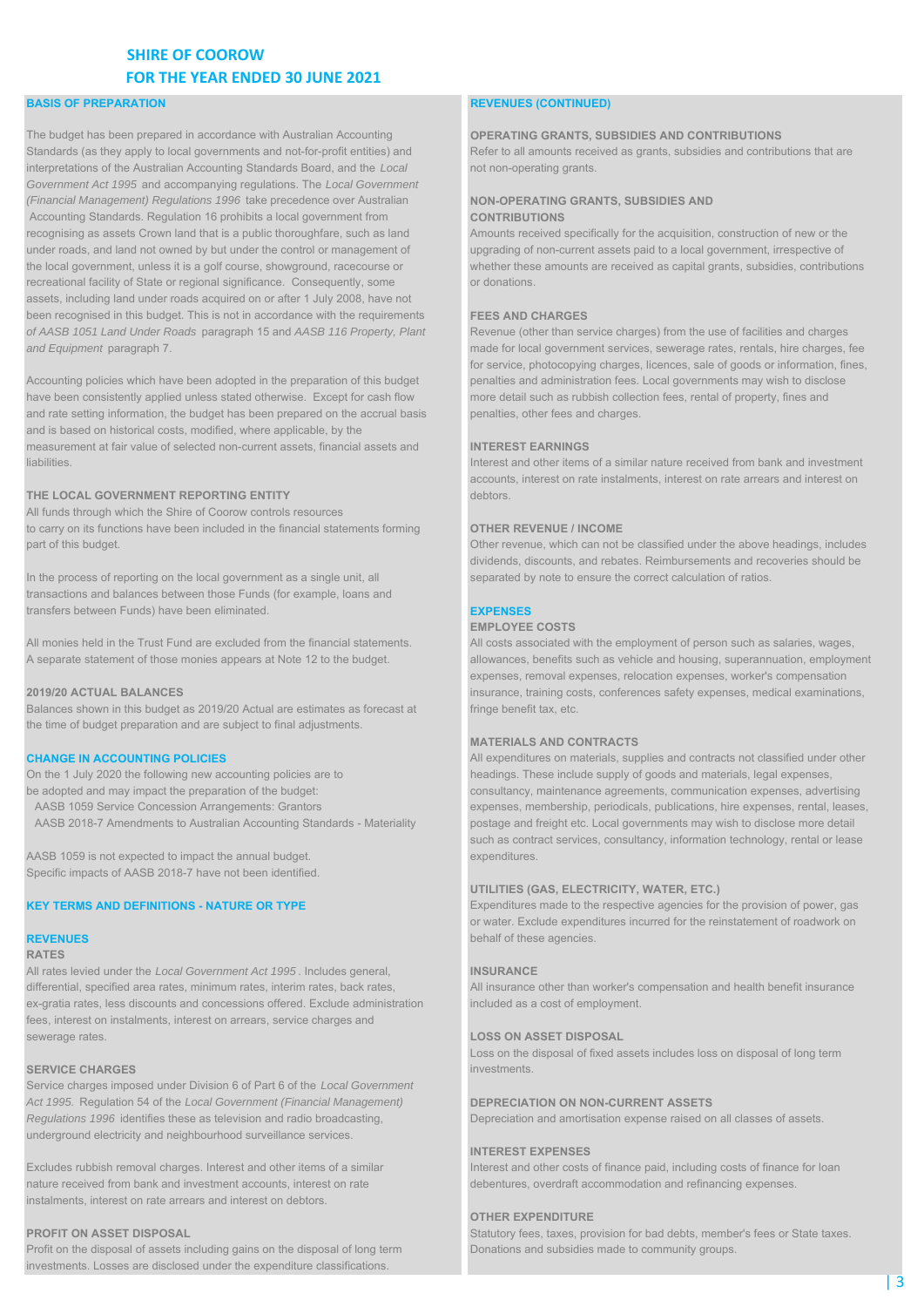# **SHIRE OF COOROW STATEMENT OF COMPREHENSIVE INCOME** *BY PROGRAM*  **FOR THE YEAR ENDED 30 JUNE 2021**

|                                                   |                      | 2020/21        | 2019/20        | 2019/20        |
|---------------------------------------------------|----------------------|----------------|----------------|----------------|
|                                                   | <b>NOTE</b>          | <b>Budget</b>  | <b>Actual</b>  | <b>Budget</b>  |
| <b>Revenue</b>                                    | 1,8,9(a),11(a),11(b) | \$             | \$             | \$             |
| Governance                                        |                      | 0              | 47             | 0              |
| General purpose funding                           |                      | 4,689,241      | 5,272,885      | 4,165,411      |
| Law, order, public safety                         |                      | 66,955         | 85,282         | 77,095         |
| Health                                            |                      | 2,400          | 2,624          | 4,019          |
| <b>Education and welfare</b>                      |                      | 27,777         | 28,153         | 27,769         |
| Housing                                           |                      | 82,280         | 82,969         | 92,320         |
| Community amenities                               |                      | 308,451        | 327,063        | 319,837        |
| Recreation and culture                            |                      | 21,357         | 139,646        | 21,607         |
| Transport                                         |                      | 151,810        | 154,414        | 149,974        |
| Economic services                                 |                      | 53,214         | 90,782         | 84,717         |
| Other property and services                       |                      | 77,306         | 192,436        | 86,380         |
|                                                   |                      | 5,480,791      | 6,376,301      | 5,029,129      |
| <b>Expenses excluding finance costs</b>           | 4(a), 5, 11(c), (e)  |                |                |                |
| Governance                                        |                      | (597, 976)     | (556, 890)     | (663,092)      |
| General purpose funding                           |                      | (322, 973)     | (349, 700)     | (297, 510)     |
| Law, order, public safety                         |                      | (501, 450)     | (521, 176)     | (477, 933)     |
| Health                                            |                      | (166, 424)     | (118, 790)     | (140, 460)     |
| <b>Education and welfare</b>                      |                      | (170, 314)     | (100, 743)     | (122, 807)     |
| Housing                                           |                      | (26, 922)      | (56, 706)      | (23, 042)      |
| Community amenities                               |                      | (1,015,699)    | (744, 422)     | (916, 367)     |
| Recreation and culture                            |                      | (2,006,479)    | (2, 142, 042)  | (1,878,227)    |
| Transport                                         |                      | (6,315,144)    | (5,698,087)    | (6,385,120)    |
| Economic services                                 |                      | (387, 760)     | (241, 742)     | (284, 640)     |
| Other property and services                       |                      | (4, 441)       | 33,740         | (14, 650)      |
|                                                   |                      | (11, 515, 582) | (10, 496, 558) | (11, 203, 848) |
| <b>Finance costs</b>                              | ,6(a),11(d)          |                |                |                |
| Housing                                           |                      | 0              | (182)          | (246)          |
| Recreation and culture                            |                      | (8, 556)       | 0              | 0              |
| Economic services                                 |                      | (6, 495)       | (7, 736)       | (7, 176)       |
|                                                   |                      | (15,051)       | (7,918)        | (7, 422)       |
| <b>Subtotal</b>                                   |                      | (6,049,842)    | (4, 128, 175)  | (6, 182, 141)  |
| Non-operating grants, subsidies and contributions | 9(b)                 | 2,692,144      | 923,396        | 904,844        |
| Profit on disposal of assets                      | 4(b)                 | 26,559         | 0              | 42,061         |
| (Loss) on disposal of assets                      | 4(b)                 | (189, 882)     | (37, 771)      | (116, 564)     |
|                                                   |                      | 2,528,821      | 885,625        | 830,341        |
| <b>Net result</b>                                 |                      | (3,521,021)    | (3, 242, 550)  | (5,351,800)    |
|                                                   |                      |                |                |                |
| Other comprehensive income                        |                      |                |                |                |
| Changes on revaluation of non-current assets      |                      | 0              | 0              | 0              |
| Total other comprehensive income                  |                      | $\bf{0}$       | 0              | 0              |
| <b>Total comprehensive income</b>                 |                      | (3,521,021)    | (3, 242, 550)  | (5, 351, 800)  |
|                                                   |                      |                |                |                |

This statement is to be read in conjunction with the accompanying notes.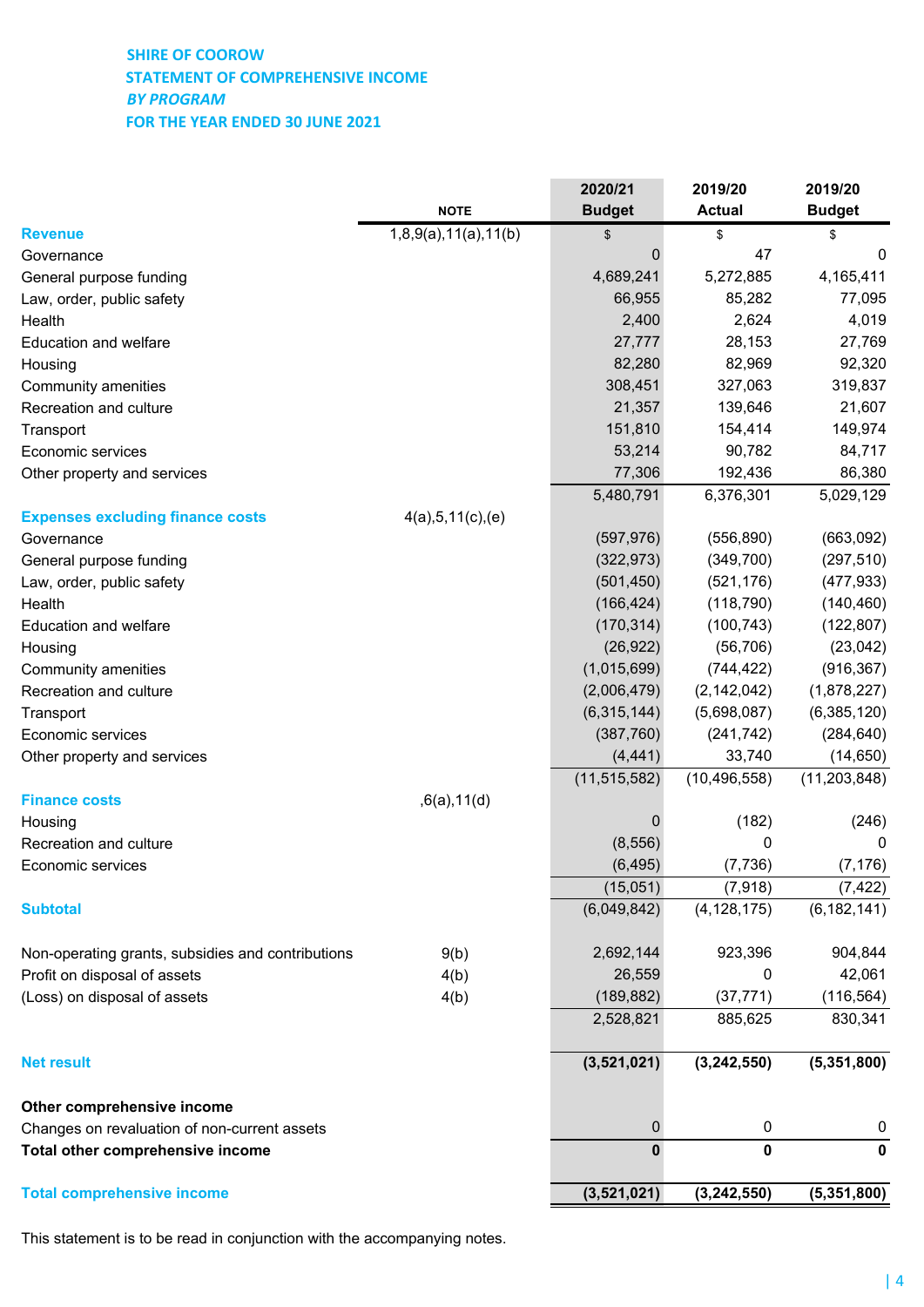# **SHIRE OF COOROW FOR THE YEAR ENDED 30 JUNE 2021**

### **KEY TERMS AND DEFINITIONS - REPORTING PROGRAMS**

In order to discharge its responsibilities to the community, Council has developed a set of operational and financial objectives. These objectives have been established both on an overall basis, reflected by the Shire's Community Vision, and for each of its broad activities/programs.

### **GOVERNANCE**

Provide the greatest level of administrative support to all Council functions and activities as well as to elected members.

# **GENERAL PURPOSE FUNDING**

Provide a solid financial platform by good financial management in order to provide a level of services expected by electors.

# **OBJECTIVE ACTIVITIES**

Delivering administration services to elected members. Coordinating external audits of the Shire's finances and administrative processes. Administering and operating Council's facilities and services.

Administering the Rates function, interest on investments and the receipt of grant funds.

# **LAW, ORDER, PUBLIC SAFETY**

Ensure residents enjoy a standard of living as free as possible from the threat of bushires and public nuisance (eg dog attacks).

# **HEALTH**

Maintain a high standard of health control for the benefit of residents by ensuring compliance with all relevant legislation and regular testing by health staff.

### **EDUCATION AND WELFARE**

Provide a range of services to protect the welfare of various segments within the community, including children and the aged, and assist local Community Resource Centres to offer limited education/training services to local residents.

### **HOUSING**

Provide and maintain a range of Shire owned residences to the Shire employees to encourage and retain high quality staff and management.

### **COMMUNITY AMENITIES**

Provide high quality community amenities (eg waste management and public conveniences) for use by both residents and visitors as well as manage the Town Planning Scheme to encourage and foster development within the Shire.

Assisting Volunteer Bushfire Brigades to prevent fire, preserve life and protect property. Registering of dogs and cats. Enforcing local laws and miscellaneous legislation.

Managing rubbish disposal and controlling industrial emissions. Inspecting premises where food is prepared for or sold to the public and testing the food. Controlling mosquitoes and flies. Maintaining the Doctor's surgery in Coorow and subsidising GP services.

Maintaining facilities as child minding centres, encouraging other parties to offer this service. Providing aged persons' accommodation. Contributing to Community Resource Centres.

Renting properties to Shire employees. Maintaining an optimum mix of different properties to suit the Shire's future needs.

Managing the collection of rubbish and maintaining tips and transfer stations. Inspecting septic tanks. Providing public toilets and ablutions. Maintaining a coastal public cemetery and contributing financially to the Winchester cemetery. Aministering and reviewing town planning and regional development. Protecting the coastal environment and maintaining urban stormwater drainage infrastructure.

### **RECREATION AND CULTURE**

Provide cost effective recreation and culture facilities of a high standard for use by residents and visitors and help ensure that the use of these facilities is maximised.

Administering and operating public halls and community centres. Administering and/or operating beaches, foreshores and the Coorow Swimming Pool. Administering and operating ovals, recreation centres and other sporting facilities. Providing boat ramp facilities, library services and limited radio rebroadcasting. Encouraging other cultural activities both to and within the Shire.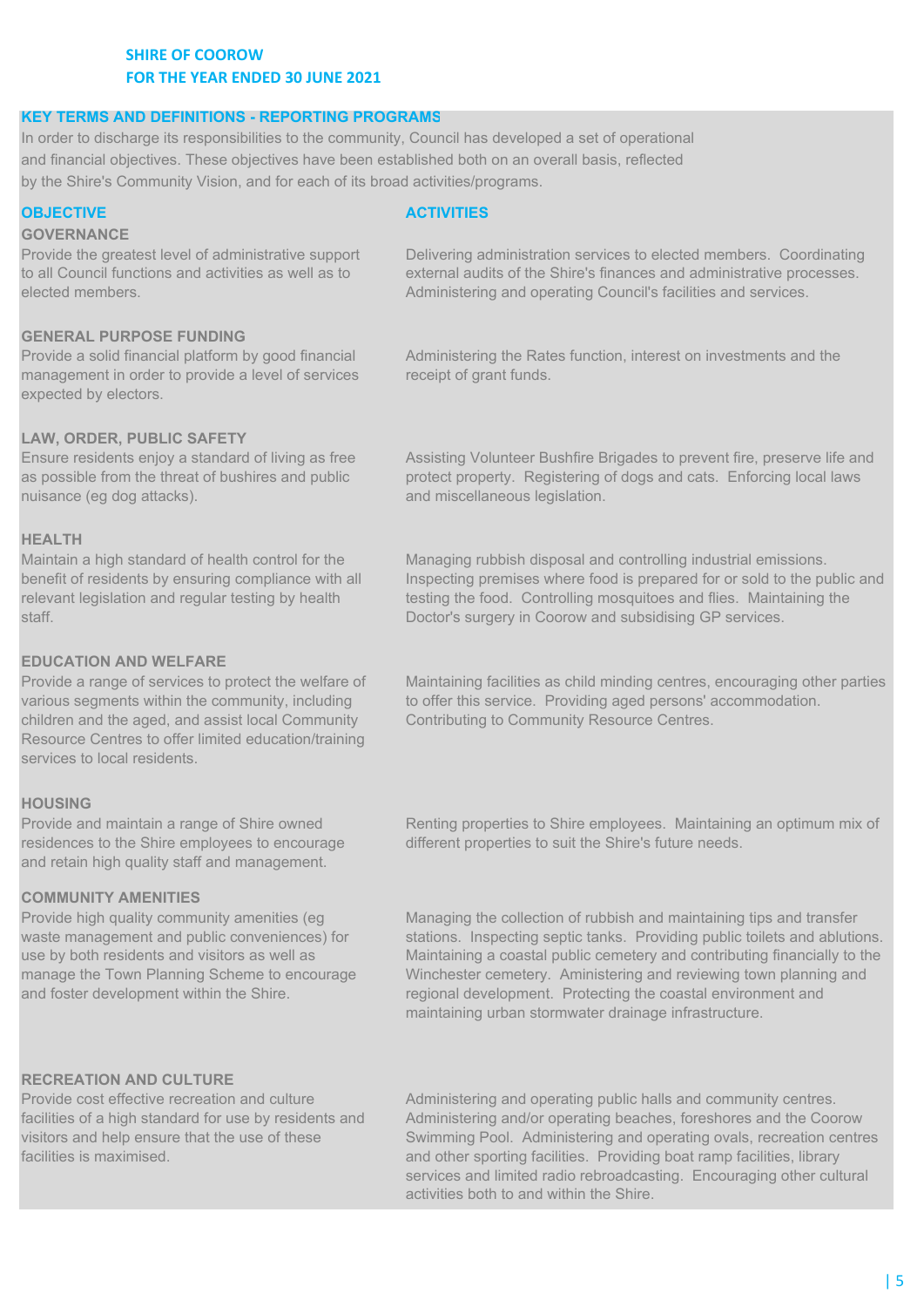# **SHIRE OF COOROW KEY TERMS AND DEFINITIONS - REPORTING PROGRAMS Continued FOR THE YEAR ENDED 30 JUNE 2021**

### **TRANSPORT**

Construct and maintain a high quality road network in an efficient manner, which is designed to meet the transport requirements of residents, local industry and visitors.

# **ECONOMIC SERVICES**

Provide support for local industry to encourage and foster economic development within the Shire and the Midwest Region.

Constructing and maintaining streets, roads, parking facilities and footpaths. Maintaining the Shire works depots and the Leeman airstrip. Purchasing and maintaining road plant. Providing Department of Transport licensing services.

Controlling vermin, noxious weeds and other flora and fauna pests. Promoting the Shire as a tourist destination. Operating and maintaining the Coorow Caravan Park and Milligan Island Camping Node. Administering building control legislation, including licensing of caravan parks. Administering and operating a water standpipes system in the Coorow Shire.

# **OTHER PROPERTY AND SERVICES**

Maintain the fleet of plant and equipment in good working order and provide additional income by utilising downtime to perform private works.

Producing income by providing Shire plant and labour for private works projects. Administering administration and public works overheads and plant operation costs. Administering the stock (materials in store) system.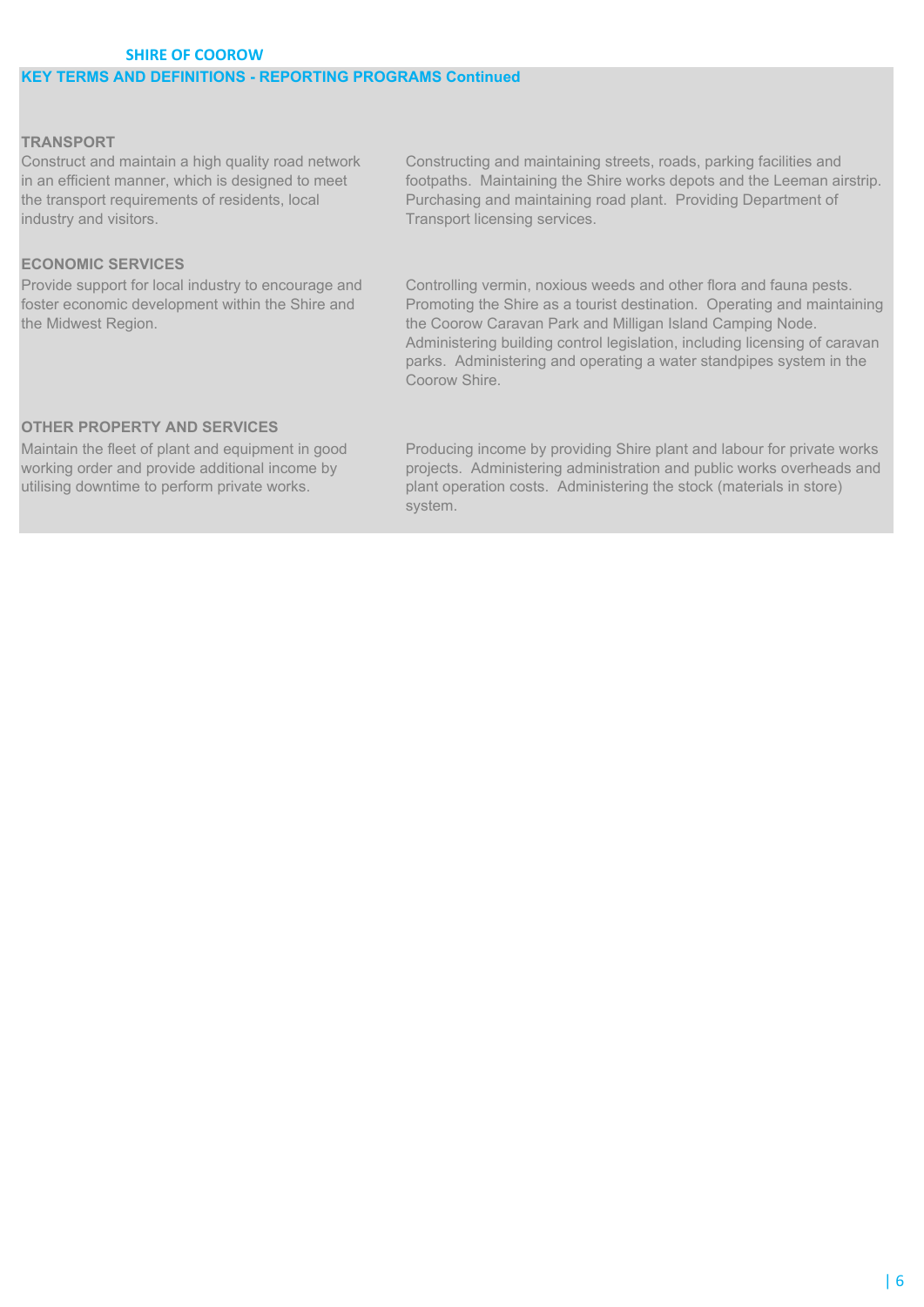# **SHIRE OF COOROW STATEMENT OF CASH FLOWS FOR THE YEAR ENDED 30 JUNE 2021**

| <b>Budget</b><br><b>Budget</b><br><b>Actual</b><br><b>NOTE</b><br>\$<br>\$<br>\$<br><b>Receipts</b><br>3,368,686<br>3,244,962<br>3,249,495<br>Rates<br>1,652,075<br>2,216,011<br>1,073,494<br>Operating grants, subsidies and contributions<br>513,158<br>567,763<br>645,402<br>Fees and charges<br>63,551<br>114,605<br>118,326<br>Interest earnings<br>110,682<br>102,259<br>180,531<br>Goods and services tax<br>26,050<br>66,909<br>20,051<br>Other revenue<br>6,390,148<br>5,209,660<br>5,734,202<br><b>Payments</b><br>(2,481,257)<br>(2,343,267)<br>(2,570,742)<br>Employee costs<br>(2,076,908)<br>(1,265,615)<br>(1,805,312)<br>Materials and contracts<br>Utility charges<br>(358, 143)<br>(353, 448)<br>(263, 401)<br>(15,051)<br>(7, 422)<br>(8,311)<br>Interest expenses<br>(187, 414)<br>(207, 007)<br>(204, 491)<br>Insurance expenses<br>(100, 682)<br>(126, 500)<br>(180, 531)<br>Goods and services tax<br>(77, 435)<br>(71, 903)<br>(85, 976)<br>Other expenditure<br>(5, 120, 391)<br>(4,373,535)<br>(5,296,890)<br>Net cash provided by (used in)<br>$\mathsf 3$<br>437,312<br>89,269<br>operating activities<br>2,016,613<br><b>CASH FLOWS FROM INVESTING ACTIVITIES</b><br>4(a)<br>(1,844,387)<br>(696, 517)<br>(1, 144, 794)<br>(4,537,106)<br>(1,940,339)<br>4(a)<br>(1,939,264)<br>2,692,144<br>923,396<br>904,844<br>297,159<br>143,091<br>257,057<br>4(b)<br>6(a)<br>22,729<br>22,047<br>22,047<br>Net cash provided by (used in)<br>investing activities<br>(1,547,246)<br>(1,901,185)<br>(3,369,462)<br>(37, 293)<br>(37, 292)<br>(78, 878)<br>6(a)<br>600,000<br>0<br>6(b)<br>0<br>Net cash provided by (used in)<br>financing activities<br>521,122<br>(37, 293)<br>(37, 292) |                                                       | 2020/21     | 2019/20 | 2019/20     |
|---------------------------------------------------------------------------------------------------------------------------------------------------------------------------------------------------------------------------------------------------------------------------------------------------------------------------------------------------------------------------------------------------------------------------------------------------------------------------------------------------------------------------------------------------------------------------------------------------------------------------------------------------------------------------------------------------------------------------------------------------------------------------------------------------------------------------------------------------------------------------------------------------------------------------------------------------------------------------------------------------------------------------------------------------------------------------------------------------------------------------------------------------------------------------------------------------------------------------------------------------------------------------------------------------------------------------------------------------------------------------------------------------------------------------------------------------------------------------------------------------------------------------------------------------------------------------------------------------------------------------------------------------------------------------------------------------------------|-------------------------------------------------------|-------------|---------|-------------|
|                                                                                                                                                                                                                                                                                                                                                                                                                                                                                                                                                                                                                                                                                                                                                                                                                                                                                                                                                                                                                                                                                                                                                                                                                                                                                                                                                                                                                                                                                                                                                                                                                                                                                                               |                                                       |             |         |             |
|                                                                                                                                                                                                                                                                                                                                                                                                                                                                                                                                                                                                                                                                                                                                                                                                                                                                                                                                                                                                                                                                                                                                                                                                                                                                                                                                                                                                                                                                                                                                                                                                                                                                                                               |                                                       |             |         |             |
|                                                                                                                                                                                                                                                                                                                                                                                                                                                                                                                                                                                                                                                                                                                                                                                                                                                                                                                                                                                                                                                                                                                                                                                                                                                                                                                                                                                                                                                                                                                                                                                                                                                                                                               | <b>CASH FLOWS FROM OPERATING ACTIVITIES</b>           |             |         |             |
|                                                                                                                                                                                                                                                                                                                                                                                                                                                                                                                                                                                                                                                                                                                                                                                                                                                                                                                                                                                                                                                                                                                                                                                                                                                                                                                                                                                                                                                                                                                                                                                                                                                                                                               |                                                       |             |         |             |
|                                                                                                                                                                                                                                                                                                                                                                                                                                                                                                                                                                                                                                                                                                                                                                                                                                                                                                                                                                                                                                                                                                                                                                                                                                                                                                                                                                                                                                                                                                                                                                                                                                                                                                               |                                                       |             |         |             |
|                                                                                                                                                                                                                                                                                                                                                                                                                                                                                                                                                                                                                                                                                                                                                                                                                                                                                                                                                                                                                                                                                                                                                                                                                                                                                                                                                                                                                                                                                                                                                                                                                                                                                                               |                                                       |             |         |             |
|                                                                                                                                                                                                                                                                                                                                                                                                                                                                                                                                                                                                                                                                                                                                                                                                                                                                                                                                                                                                                                                                                                                                                                                                                                                                                                                                                                                                                                                                                                                                                                                                                                                                                                               |                                                       |             |         |             |
|                                                                                                                                                                                                                                                                                                                                                                                                                                                                                                                                                                                                                                                                                                                                                                                                                                                                                                                                                                                                                                                                                                                                                                                                                                                                                                                                                                                                                                                                                                                                                                                                                                                                                                               |                                                       |             |         |             |
|                                                                                                                                                                                                                                                                                                                                                                                                                                                                                                                                                                                                                                                                                                                                                                                                                                                                                                                                                                                                                                                                                                                                                                                                                                                                                                                                                                                                                                                                                                                                                                                                                                                                                                               |                                                       |             |         |             |
|                                                                                                                                                                                                                                                                                                                                                                                                                                                                                                                                                                                                                                                                                                                                                                                                                                                                                                                                                                                                                                                                                                                                                                                                                                                                                                                                                                                                                                                                                                                                                                                                                                                                                                               |                                                       |             |         |             |
|                                                                                                                                                                                                                                                                                                                                                                                                                                                                                                                                                                                                                                                                                                                                                                                                                                                                                                                                                                                                                                                                                                                                                                                                                                                                                                                                                                                                                                                                                                                                                                                                                                                                                                               |                                                       |             |         |             |
|                                                                                                                                                                                                                                                                                                                                                                                                                                                                                                                                                                                                                                                                                                                                                                                                                                                                                                                                                                                                                                                                                                                                                                                                                                                                                                                                                                                                                                                                                                                                                                                                                                                                                                               |                                                       |             |         |             |
|                                                                                                                                                                                                                                                                                                                                                                                                                                                                                                                                                                                                                                                                                                                                                                                                                                                                                                                                                                                                                                                                                                                                                                                                                                                                                                                                                                                                                                                                                                                                                                                                                                                                                                               |                                                       |             |         |             |
|                                                                                                                                                                                                                                                                                                                                                                                                                                                                                                                                                                                                                                                                                                                                                                                                                                                                                                                                                                                                                                                                                                                                                                                                                                                                                                                                                                                                                                                                                                                                                                                                                                                                                                               |                                                       |             |         |             |
|                                                                                                                                                                                                                                                                                                                                                                                                                                                                                                                                                                                                                                                                                                                                                                                                                                                                                                                                                                                                                                                                                                                                                                                                                                                                                                                                                                                                                                                                                                                                                                                                                                                                                                               |                                                       |             |         |             |
|                                                                                                                                                                                                                                                                                                                                                                                                                                                                                                                                                                                                                                                                                                                                                                                                                                                                                                                                                                                                                                                                                                                                                                                                                                                                                                                                                                                                                                                                                                                                                                                                                                                                                                               |                                                       |             |         |             |
|                                                                                                                                                                                                                                                                                                                                                                                                                                                                                                                                                                                                                                                                                                                                                                                                                                                                                                                                                                                                                                                                                                                                                                                                                                                                                                                                                                                                                                                                                                                                                                                                                                                                                                               |                                                       |             |         |             |
|                                                                                                                                                                                                                                                                                                                                                                                                                                                                                                                                                                                                                                                                                                                                                                                                                                                                                                                                                                                                                                                                                                                                                                                                                                                                                                                                                                                                                                                                                                                                                                                                                                                                                                               |                                                       |             |         |             |
|                                                                                                                                                                                                                                                                                                                                                                                                                                                                                                                                                                                                                                                                                                                                                                                                                                                                                                                                                                                                                                                                                                                                                                                                                                                                                                                                                                                                                                                                                                                                                                                                                                                                                                               |                                                       |             |         |             |
|                                                                                                                                                                                                                                                                                                                                                                                                                                                                                                                                                                                                                                                                                                                                                                                                                                                                                                                                                                                                                                                                                                                                                                                                                                                                                                                                                                                                                                                                                                                                                                                                                                                                                                               |                                                       |             |         |             |
|                                                                                                                                                                                                                                                                                                                                                                                                                                                                                                                                                                                                                                                                                                                                                                                                                                                                                                                                                                                                                                                                                                                                                                                                                                                                                                                                                                                                                                                                                                                                                                                                                                                                                                               |                                                       |             |         |             |
|                                                                                                                                                                                                                                                                                                                                                                                                                                                                                                                                                                                                                                                                                                                                                                                                                                                                                                                                                                                                                                                                                                                                                                                                                                                                                                                                                                                                                                                                                                                                                                                                                                                                                                               |                                                       |             |         |             |
|                                                                                                                                                                                                                                                                                                                                                                                                                                                                                                                                                                                                                                                                                                                                                                                                                                                                                                                                                                                                                                                                                                                                                                                                                                                                                                                                                                                                                                                                                                                                                                                                                                                                                                               |                                                       |             |         |             |
|                                                                                                                                                                                                                                                                                                                                                                                                                                                                                                                                                                                                                                                                                                                                                                                                                                                                                                                                                                                                                                                                                                                                                                                                                                                                                                                                                                                                                                                                                                                                                                                                                                                                                                               | Payments for purchase of property, plant & equipment  |             |         |             |
|                                                                                                                                                                                                                                                                                                                                                                                                                                                                                                                                                                                                                                                                                                                                                                                                                                                                                                                                                                                                                                                                                                                                                                                                                                                                                                                                                                                                                                                                                                                                                                                                                                                                                                               | Payments for construction of infrastructure           |             |         |             |
|                                                                                                                                                                                                                                                                                                                                                                                                                                                                                                                                                                                                                                                                                                                                                                                                                                                                                                                                                                                                                                                                                                                                                                                                                                                                                                                                                                                                                                                                                                                                                                                                                                                                                                               | Non-operating grants, subsidies and contributions     |             |         |             |
|                                                                                                                                                                                                                                                                                                                                                                                                                                                                                                                                                                                                                                                                                                                                                                                                                                                                                                                                                                                                                                                                                                                                                                                                                                                                                                                                                                                                                                                                                                                                                                                                                                                                                                               | Proceeds from sale of plant and equipment             |             |         |             |
|                                                                                                                                                                                                                                                                                                                                                                                                                                                                                                                                                                                                                                                                                                                                                                                                                                                                                                                                                                                                                                                                                                                                                                                                                                                                                                                                                                                                                                                                                                                                                                                                                                                                                                               | Proceeds on financial assets at amortised cost - self |             |         |             |
|                                                                                                                                                                                                                                                                                                                                                                                                                                                                                                                                                                                                                                                                                                                                                                                                                                                                                                                                                                                                                                                                                                                                                                                                                                                                                                                                                                                                                                                                                                                                                                                                                                                                                                               | supporting loans                                      |             |         |             |
|                                                                                                                                                                                                                                                                                                                                                                                                                                                                                                                                                                                                                                                                                                                                                                                                                                                                                                                                                                                                                                                                                                                                                                                                                                                                                                                                                                                                                                                                                                                                                                                                                                                                                                               |                                                       |             |         |             |
|                                                                                                                                                                                                                                                                                                                                                                                                                                                                                                                                                                                                                                                                                                                                                                                                                                                                                                                                                                                                                                                                                                                                                                                                                                                                                                                                                                                                                                                                                                                                                                                                                                                                                                               |                                                       |             |         |             |
|                                                                                                                                                                                                                                                                                                                                                                                                                                                                                                                                                                                                                                                                                                                                                                                                                                                                                                                                                                                                                                                                                                                                                                                                                                                                                                                                                                                                                                                                                                                                                                                                                                                                                                               | <b>CASH FLOWS FROM FINANCING ACTIVITIES</b>           |             |         |             |
|                                                                                                                                                                                                                                                                                                                                                                                                                                                                                                                                                                                                                                                                                                                                                                                                                                                                                                                                                                                                                                                                                                                                                                                                                                                                                                                                                                                                                                                                                                                                                                                                                                                                                                               | Repayment of borrowings                               |             |         |             |
|                                                                                                                                                                                                                                                                                                                                                                                                                                                                                                                                                                                                                                                                                                                                                                                                                                                                                                                                                                                                                                                                                                                                                                                                                                                                                                                                                                                                                                                                                                                                                                                                                                                                                                               | Proceeds from new borrowings                          |             |         |             |
|                                                                                                                                                                                                                                                                                                                                                                                                                                                                                                                                                                                                                                                                                                                                                                                                                                                                                                                                                                                                                                                                                                                                                                                                                                                                                                                                                                                                                                                                                                                                                                                                                                                                                                               |                                                       |             |         |             |
|                                                                                                                                                                                                                                                                                                                                                                                                                                                                                                                                                                                                                                                                                                                                                                                                                                                                                                                                                                                                                                                                                                                                                                                                                                                                                                                                                                                                                                                                                                                                                                                                                                                                                                               |                                                       |             |         |             |
|                                                                                                                                                                                                                                                                                                                                                                                                                                                                                                                                                                                                                                                                                                                                                                                                                                                                                                                                                                                                                                                                                                                                                                                                                                                                                                                                                                                                                                                                                                                                                                                                                                                                                                               | Net increase (decrease) in cash held                  | (2,411,028) | 432,074 | (1,849,208) |
| 4,258,786<br>3,824,383<br>3,787,799                                                                                                                                                                                                                                                                                                                                                                                                                                                                                                                                                                                                                                                                                                                                                                                                                                                                                                                                                                                                                                                                                                                                                                                                                                                                                                                                                                                                                                                                                                                                                                                                                                                                           | Cash at beginning of year                             |             |         |             |
| <b>Cash and cash equivalents</b>                                                                                                                                                                                                                                                                                                                                                                                                                                                                                                                                                                                                                                                                                                                                                                                                                                                                                                                                                                                                                                                                                                                                                                                                                                                                                                                                                                                                                                                                                                                                                                                                                                                                              |                                                       |             |         |             |
| at the end of the year<br>3<br>1,847,758<br>1,938,591<br>4,256,457                                                                                                                                                                                                                                                                                                                                                                                                                                                                                                                                                                                                                                                                                                                                                                                                                                                                                                                                                                                                                                                                                                                                                                                                                                                                                                                                                                                                                                                                                                                                                                                                                                            |                                                       |             |         |             |

This statement is to be read in conjunction with the accompanying notes.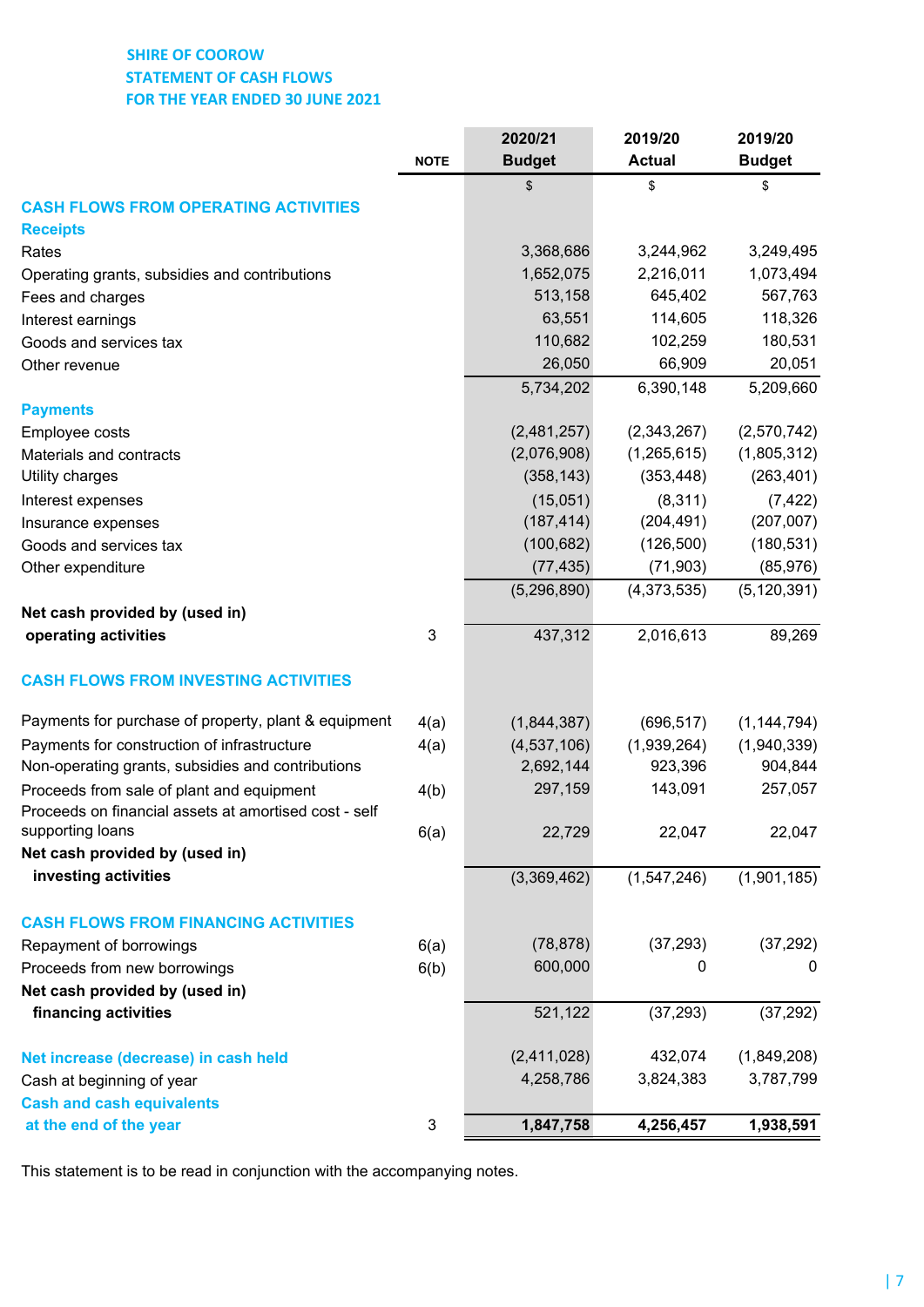# **SHIRE OF COOROW RATE SETTING STATEMENT FOR THE YEAR ENDED 30 JUNE 2021**

|                                                                                                                     | <b>NOTE</b> | 2020/21<br><b>Budget</b>     | 2019/20<br><b>Actual</b>    | 2019/20<br><b>Budget</b>     |
|---------------------------------------------------------------------------------------------------------------------|-------------|------------------------------|-----------------------------|------------------------------|
|                                                                                                                     |             | \$                           | \$                          | \$                           |
| <b>OPERATING ACTIVITIES</b>                                                                                         |             |                              |                             |                              |
| Net current assets at start of financial year - surplus/(deficit)                                                   |             | 2,205,197                    | 2,008,404                   | 1,893,359                    |
|                                                                                                                     |             | 2,205,197                    | 2,008,404                   | 1,893,359                    |
| <b>Revenue from operating activities (excluding rates)</b>                                                          |             |                              |                             |                              |
| Operating grants, subsidies and                                                                                     | 9(a)        | 1,529,346                    | 2,279,723                   | 1,073,494                    |
| contributions                                                                                                       |             | 513,158                      | 645,402                     | 567,763                      |
| Fees and charges                                                                                                    | 8           | 63,551                       | 114,605                     | 118,326                      |
| Interest earnings                                                                                                   | 11(a)       | 26,050                       | 66,909                      | 20,050                       |
| Other revenue                                                                                                       | 11(b)       |                              |                             |                              |
| Profit on asset disposals                                                                                           | 4(b)        | 26,559                       | 0                           | 42,061                       |
|                                                                                                                     |             | 2,158,664                    | 3,106,639                   | 1,821,694                    |
| <b>Expenditure from operating activities</b>                                                                        |             |                              | (2,350,818)                 | (2,570,742)                  |
| Employee costs                                                                                                      |             | (2,481,257)                  |                             |                              |
| Materials and contracts                                                                                             |             | (2,076,908)                  | (1,321,314)                 | (1,805,312)                  |
| Utility charges                                                                                                     |             | (358, 143)                   | (353, 448)                  | (263, 401)                   |
| Depreciation on non-current assets                                                                                  | 5           | (6, 334, 425)                | (6, 194, 585)               | (6,271,412)                  |
| Interest expenses                                                                                                   | 11(d)       | (15,051)                     | (7, 918)                    | (7, 422)                     |
| Insurance expenses                                                                                                  |             | (187, 414)                   | (204, 491)                  | (207, 007)                   |
| Other expenditure                                                                                                   |             | (77, 435)                    | (71, 903)                   | (85, 976)                    |
| Loss on asset disposals                                                                                             | 4(b)        | (189, 882)<br>(11, 720, 515) | (37, 771)<br>(10, 542, 248) | (116, 564)<br>(11, 327, 836) |
| <b>Operating activities excluded from budgeted deficiency</b>                                                       |             |                              |                             |                              |
| Non-cash amounts excluded from operating activities                                                                 | 2(a)(i)     | 6,500,317                    | 6,235,673                   | 6,349,878                    |
| Amount attributable to operating activities                                                                         |             | (856, 337)                   | 808,468                     | (1,262,905)                  |
|                                                                                                                     |             |                              |                             |                              |
| <b>INVESTING ACTIVITIES</b>                                                                                         |             |                              |                             |                              |
| Non-operating grants, subsidies and contributions                                                                   | 9(b)        | 2,692,144                    | 923,396                     | 904,844                      |
| Purchase investment property                                                                                        | 4(a)        | 0                            | 0                           | 0                            |
| Purchase property, plant and equipment                                                                              | 4(a)        | (1,844,387)                  | (696, 517)                  | (1, 144, 794)                |
| Purchase and construction of infrastructure                                                                         | 4(a)        | (4,537,106)                  | (1,939,264)                 | (1,940,339)                  |
| Purchase of right of use assets                                                                                     | 4(a)        | 0                            | 0                           |                              |
| Proceeds from self supporting loans                                                                                 | 6(a)        | 22,729                       | 22,047                      | 22,047                       |
| Proceeds from disposal of assets                                                                                    | 4(b)        | 297,159                      | 143,091                     | 257,057                      |
| Amount attributable to investing activities                                                                         |             | (3,369,462)                  | (1,547,246)                 | (1,901,185)                  |
| <b>FINANCING ACTIVITIES</b>                                                                                         |             |                              |                             |                              |
| Repayment of borrowings                                                                                             | 6(a)        | (78, 878)                    | (37, 293)                   | (37, 292)                    |
| Principal elements of finance lease payments                                                                        | 6           |                              | 0                           |                              |
| Proceeds from new borrowings                                                                                        | 6(b)        | 600,000                      | 0                           | 0                            |
| Transfers to cash backed reserves (restricted assets)                                                               | 7(a)        | (227, 334)                   | (409, 425)                  | (187, 150)                   |
| Transfers from cash backed reserves (restricted assets)                                                             | 7(a)        | 583,325                      | 121,030                     | 139,037                      |
| Amount attributable to financing activities                                                                         |             | 877,113                      | (325, 688)                  | (85, 405)                    |
|                                                                                                                     |             |                              |                             |                              |
| <b>Budgeted deficiency before general rates</b>                                                                     |             | (3,348,686)                  | (1,064,466)<br>3,269,662    | (3, 249, 495)<br>3,249,495   |
| Estimated amount to be raised from general rates<br>Net current assets at end of financial year - surplus/(deficit) | 1(a)        | 3,348,686                    |                             |                              |
|                                                                                                                     | 2(a)(iii)   | 0                            | 2,205,196                   | (0)                          |

This statement is to be read in conjunction with the accompanying notes.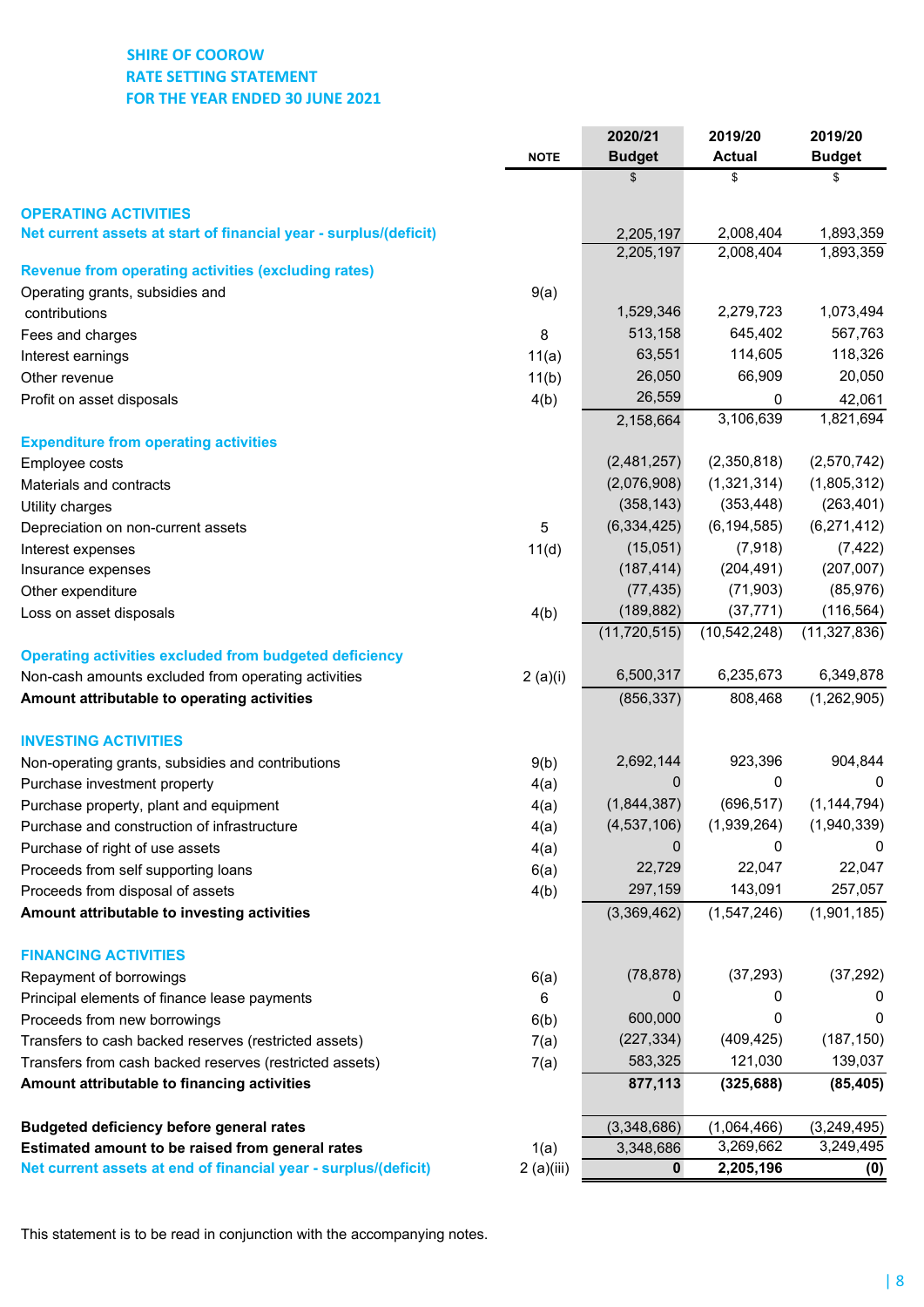| Note 1  | Rates                                               | 10 |
|---------|-----------------------------------------------------|----|
| Note 2  | <b>Net Current Assets</b>                           | 14 |
| Note 3  | <b>Reconciliation of Cash</b>                       | 17 |
|         | Note 4(a) Asset Acquisitions                        | 18 |
|         | Note 4(b) Asset Disposals                           | 19 |
| Note 5  | <b>Asset Depreciation</b>                           | 20 |
| Note 6  | Borrowings                                          | 21 |
| Note 7  | Reserves                                            | 23 |
| Note 8  | Fees and Charges                                    | 24 |
| Note 9  | <b>Grant Revenue</b>                                | 24 |
| Note 10 | Revenue Recognition                                 | 25 |
| Note 11 | Other Information                                   | 26 |
| Note 12 | Significant Accounting Policies - Other Information | 27 |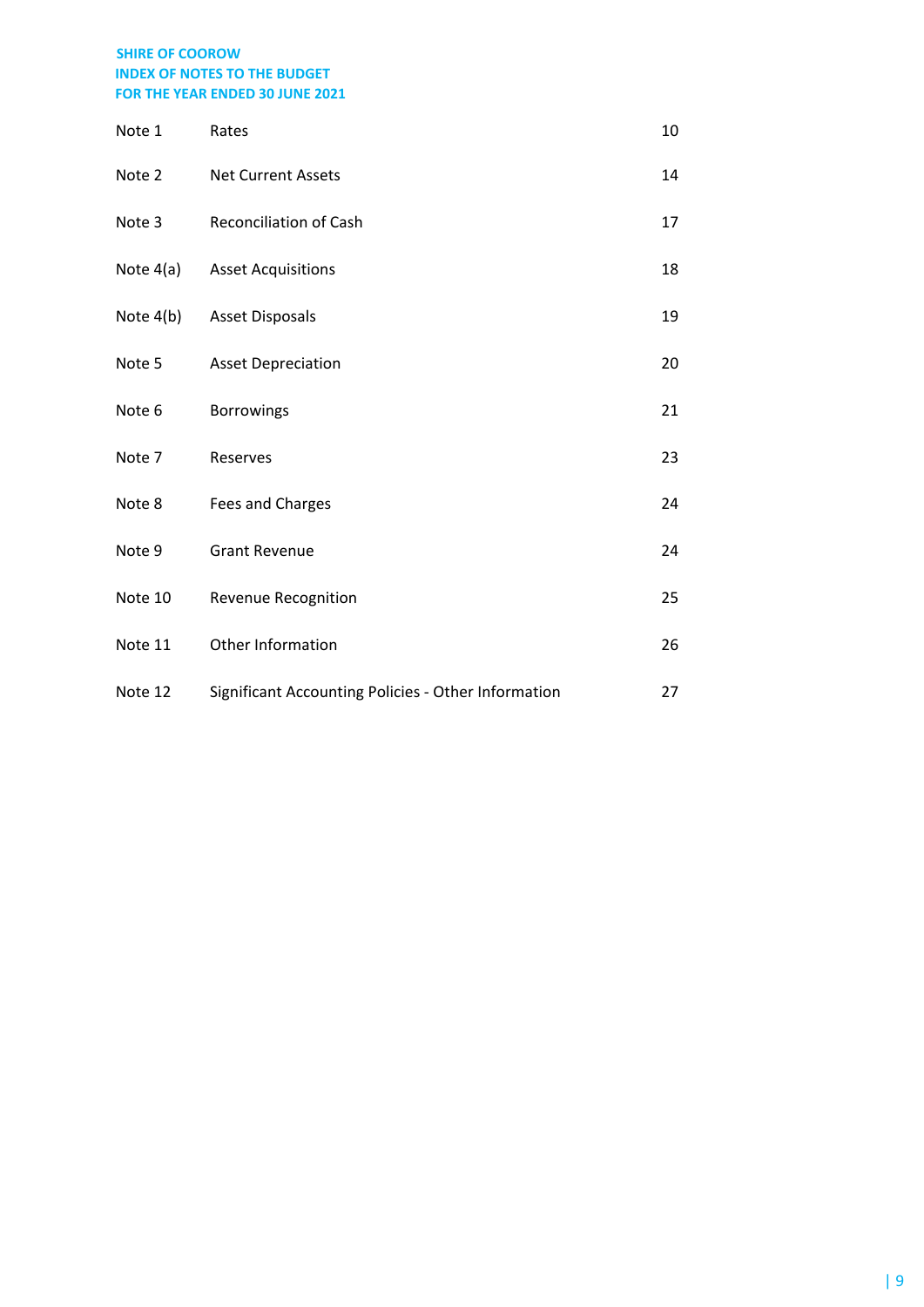#### **1. RATES AND SERVICE CHARGES**

#### **(a) Rating Information**

| <b>RATE TYPE</b>                              | Rate in        | <b>Number</b><br>of<br>properties | Rateable<br>value | 2020/21<br><b>Budgeted</b><br>rate<br>revenue | 2020/21<br><b>Budgeted</b><br>interim<br>rates | 2020/21<br><b>Budgeted</b><br>back<br>rates | 2020/21<br><b>Budgeted</b><br>total<br>revenue | 2019/20<br><b>Actual</b><br>total<br>revenue | 2019/20<br><b>Budget</b><br>total<br>revenue |
|-----------------------------------------------|----------------|-----------------------------------|-------------------|-----------------------------------------------|------------------------------------------------|---------------------------------------------|------------------------------------------------|----------------------------------------------|----------------------------------------------|
|                                               | \$             |                                   | \$                | \$                                            | \$                                             | \$                                          | \$                                             | \$                                           | \$                                           |
| Differential general rate or general rate     |                |                                   |                   |                                               |                                                |                                             |                                                |                                              |                                              |
| <b>Gross rental valuations</b>                |                |                                   |                   |                                               |                                                |                                             |                                                |                                              |                                              |
| <b>GRV Townsites</b>                          | 0.12768        | 700                               | 7,530,165         | 961,444                                       | 0                                              | 0                                           | 961,444                                        | 963,073                                      | 962,612                                      |
| <b>Unimproved valuations</b>                  |                |                                   |                   |                                               |                                                |                                             |                                                |                                              |                                              |
| UV - Agriculture                              | 0.01489        | 201                               | 138,331,990       | 2,060,040                                     | 0                                              | 0                                           | 2,060,040                                      | 2,060,081                                    | 2,059,235                                    |
| UV - Mining                                   | 0.16729        | 14                                | 610.051           | 102,056                                       | 0                                              | 0                                           | 102,056                                        | 102,871                                      | 102,871                                      |
| UV - Mining Exploration                       | 0.11030        | 6                                 | 62,623            | 6,907                                         | 0                                              | 0                                           | 6,907                                          | 6,907                                        | 6,907                                        |
| <b>Sub-Totals</b>                             |                | 921                               | 146,534,830       | 3,130,447                                     | $\mathbf 0$                                    | $\mathbf 0$                                 | 3,130,447                                      | 3,132,932                                    | 3,131,625                                    |
|                                               | <b>Minimum</b> |                                   |                   |                                               |                                                |                                             |                                                |                                              |                                              |
| <b>Minimum payment</b>                        | \$             |                                   |                   |                                               |                                                |                                             |                                                |                                              |                                              |
| <b>Gross rental valuations</b>                |                |                                   |                   |                                               |                                                |                                             |                                                |                                              |                                              |
| <b>GRV Townsites</b>                          | 815            | 230                               | 932,987           | 187,450                                       | 0                                              | 0                                           | 187,450                                        | 185,820                                      | 185,820                                      |
| <b>Unimproved valuations</b>                  |                |                                   |                   |                                               |                                                |                                             |                                                |                                              |                                              |
| UV - Agriculture                              | 815            | 9                                 | 113,310           | 7,335                                         | 0                                              | $\mathbf 0$                                 | 7,335                                          | 7,335                                        | 7,335                                        |
| UV - Mining                                   | 815            | 11                                | 21,929            | 8,965                                         | 0                                              | 0                                           | 8,965                                          | 8,150                                        | 8,150                                        |
| UV - Mining Exploration                       | 300            | 6                                 | 7,298             | 1,800                                         | 0                                              | 0                                           | 1,800                                          | 1,800                                        | 1,800                                        |
| <b>Sub-Totals</b>                             |                | 256                               | 1,075,524         | 205,550                                       | $\mathbf 0$                                    | $\mathbf 0$                                 | 205,550                                        | 203,105                                      | 203,105                                      |
|                                               |                | 1,177                             | 147,610,354       | 3,335,997                                     | $\mathbf 0$                                    | $\mathbf 0$                                 | 3,335,997                                      | 3,336,037                                    | 3,334,730                                    |
| Discounts (Refer note 1(g))                   |                |                                   |                   |                                               |                                                |                                             | $\Omega$                                       | (46, 853)                                    | (96,900)                                     |
| Rates Adjustments                             |                |                                   |                   |                                               |                                                |                                             | (510)                                          | (32, 721)                                    | (510)                                        |
| <b>Total amount raised from general rates</b> |                |                                   |                   |                                               |                                                |                                             | 3,335,487                                      | 3,256,463                                    | 3,237,320                                    |
| Ex-gratia rates                               |                |                                   |                   |                                               |                                                |                                             | 13,199                                         | 13,199                                       | 12,175                                       |

All land (other than exempt land) in the Shire of Coorow is rated according to its Gross Rental Value (GRV) in townsites or Unimproved Value (UV) in the remainder of the Shire of Coorow.

The general rates detailed for the 2020/21 financial year have been determined by Council on the basis of raising the revenue required to meet the deficiency between the total estimated expenditure proposed in the budget and the estimated revenue to be received from all sources other than rates and also considering the extent of any increase in rating over the level adopted in the previous year.

The minimum rates have been determined by Council on the basis that all ratepayers must make a reasonable contribution to the cost of local government services/facilities.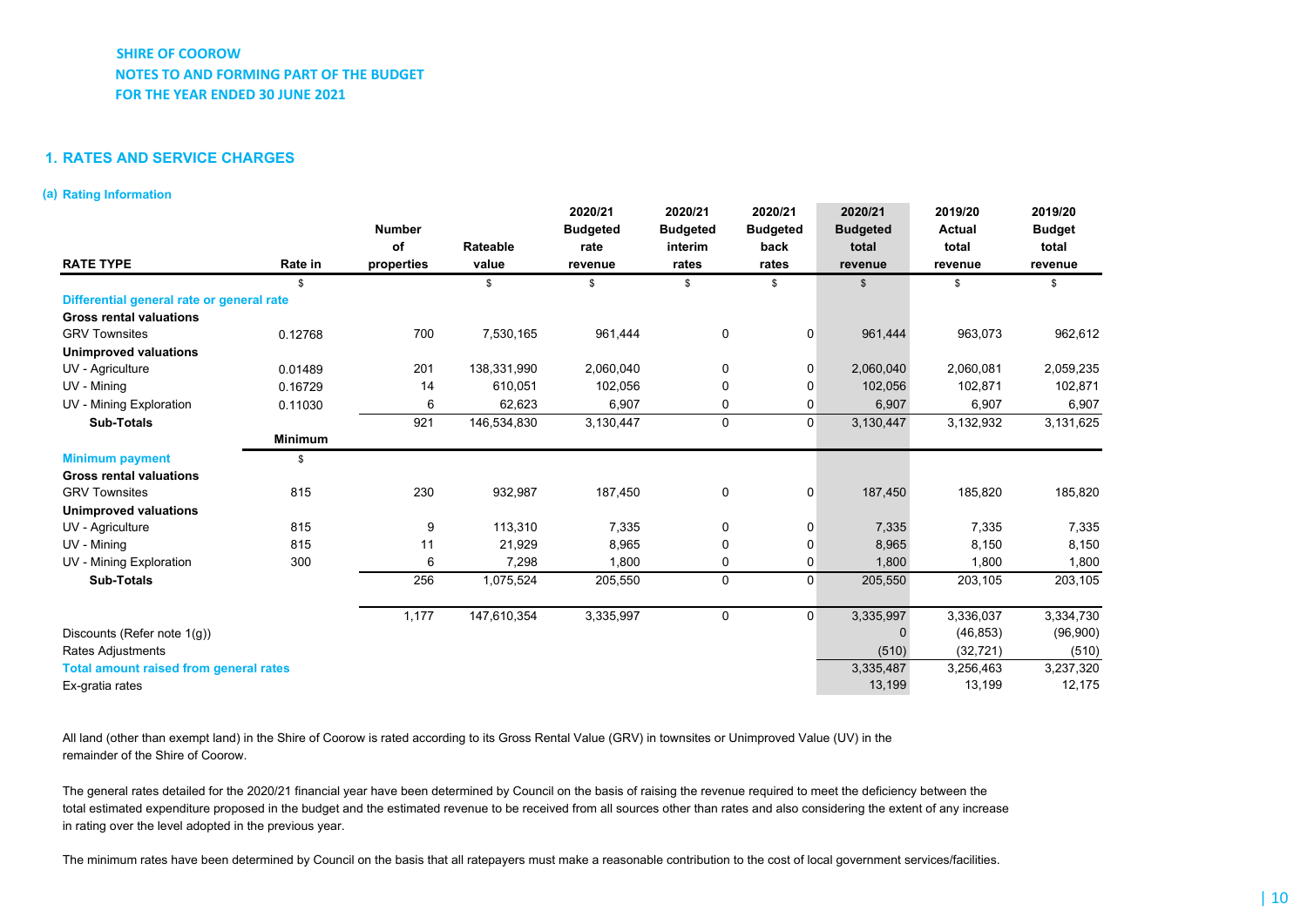# **1. RATES AND SERVICE CHARGES (CONTINUED)**

# **(b) Interest Charges and Instalments - Rates and Service Charges**

The following instalment options are available to ratepayers for the payment of rates and service charges

| <b>Instalment options</b>                       | Date due  | <b>Instalment</b><br>plan admin<br>charge | <b>Instalment</b><br>plan<br>interest<br>rate | <b>Unpaid</b><br>rates<br>interest<br>rates |                                     |
|-------------------------------------------------|-----------|-------------------------------------------|-----------------------------------------------|---------------------------------------------|-------------------------------------|
|                                                 |           | \$                                        | %                                             | $\%$                                        |                                     |
| <b>Option one</b>                               |           |                                           |                                               |                                             |                                     |
| Payment in full                                 | 1/09/2020 | 0                                         | $0.0\%$                                       | $8.0\%$                                     |                                     |
| Option two                                      |           |                                           |                                               |                                             |                                     |
| Two instalments                                 | 1/09/2020 | 0                                         | $0.0\%$                                       | $8.0\%$                                     |                                     |
| <b>Option three</b>                             |           |                                           |                                               |                                             |                                     |
| Four instalments                                | 1/09/2020 | 0                                         | $0.0\%$                                       | $8.0\%$                                     |                                     |
|                                                 |           |                                           | 2020/21<br><b>Budget</b><br>revenue           | 2019/20<br><b>Actual</b><br>revenue         | 2019/20<br><b>Budget</b><br>revenue |
|                                                 |           |                                           |                                               | \$                                          | \$                                  |
| Instalment plan admin charge revenue            |           |                                           |                                               | 2,625<br>$\mathbf{0}$                       | 2,300                               |
| Instalment plan interest earned                 |           |                                           | $\Omega$                                      | 8,694                                       | 8,000                               |
| Interest on deferred pensioner rates            |           |                                           | 100                                           | 333                                         | 100                                 |
| Unpaid rates and service charge interest earned |           |                                           | 2,000                                         | 23,975                                      | 18,000                              |
|                                                 |           |                                           | 2,100                                         | 35,626                                      | 28,400                              |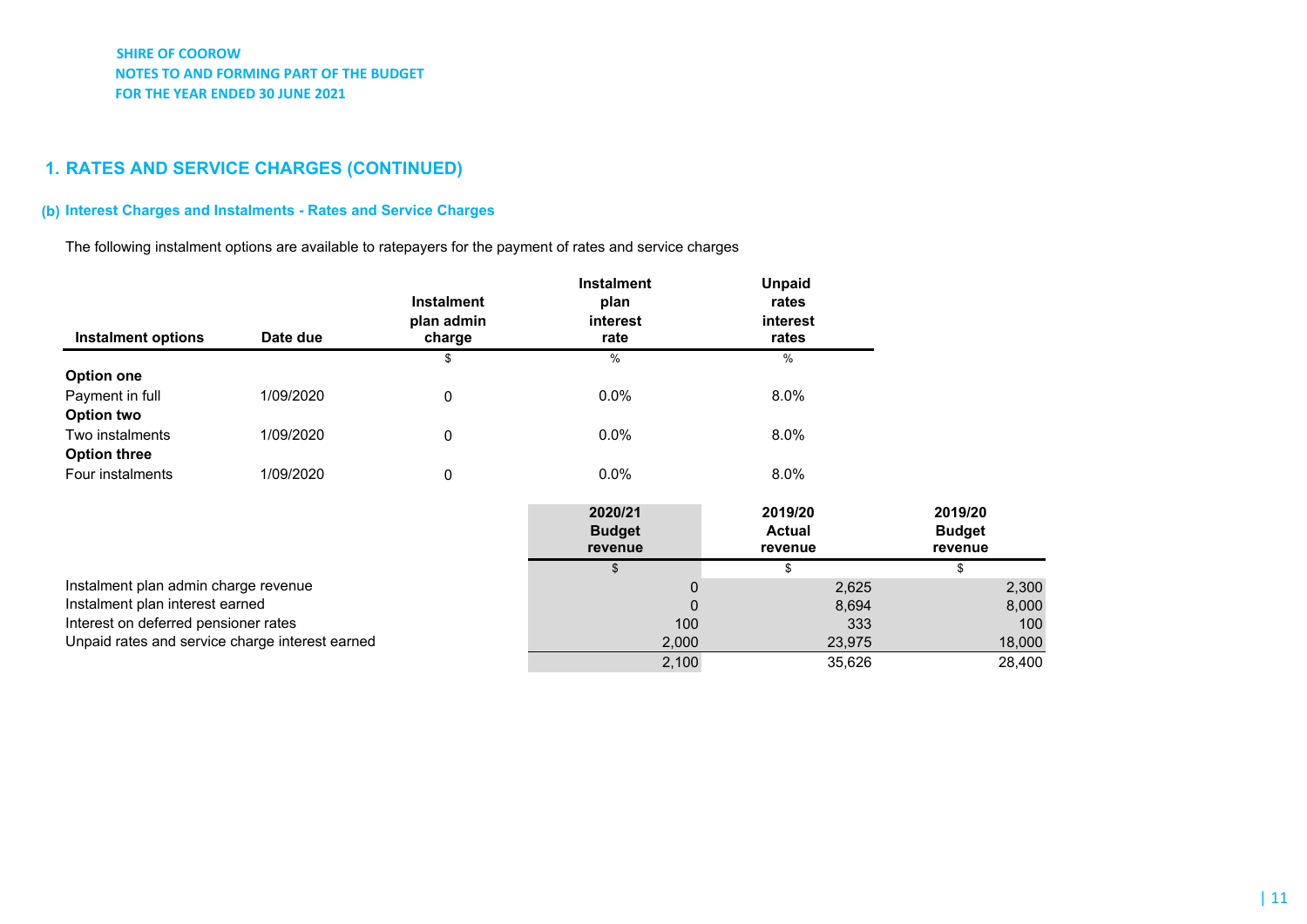### **SHIRE OF COOROW NOTES TO AND FORMING PART OF THE BUDGET FOR THE YEAR ENDED 30 JUNE 2021 1. RATES AND SERVICE CHARGES (CONTINUED)**

### **(c) Objectives and Reasons for Differential Rating**

To provide equity in the rating of properties across the Shire the following rate categories have been determined for the implementation of differential rating.

### **Differential general rate**

| <b>Description</b> | <b>Characteristics</b>                                                | <b>Objects</b>                                                                                           | <b>Reasons</b>                                                                                                                                                             |
|--------------------|-----------------------------------------------------------------------|----------------------------------------------------------------------------------------------------------|----------------------------------------------------------------------------------------------------------------------------------------------------------------------------|
| UV - Agricultural  | Properties used predominantly for agricultural<br>purposes            | To ensure all ratepayers contribute an equitable<br>share to maintaining the Shire's assets and services | To compensate for the much higher unimproved value of<br>agricultural assessments compared to mining assessments                                                           |
| UV - Mining        | Properties with a land use associated with<br>mining leases/tenements | To ensure all ratepayers contribute an equitable<br>share to maintaining the Shire's assets and services | To compensate for the much higher lower unimproved value of<br>mining assessments compared to agricultural assessments<br>and high impact on road maintenance requirements |
| UV - Exploration   | Properties with a land use associated with<br>mining exploration      | To ensure all ratepayers contribute an equitable<br>share to maintaining the Shire's assets and services | To compensate for the much higher lower unimproved value of<br>exploration assessments compared to agricultural<br>assessments and low impact on road maintenance          |

### **(d) Differential Minimum Payment**

| <b>Description</b> | <b>Characteristics</b>                         | <b>Objects</b>                                       | <b>Reasons</b>                                                |
|--------------------|------------------------------------------------|------------------------------------------------------|---------------------------------------------------------------|
| UV - Agricultural  | Properties used predominantly for agricultural | This rate is considered the minimum contribution for | This rate is considered the minimum contribution for basic    |
|                    | purposes                                       | basic services and infrastructure                    | services and infrastructure                                   |
| UV - Mining        | Properties with a land use associated with     | This rate is considered the minimum contribution for | This rate ensures that less than 50% of assessments in this   |
|                    | mining leases/tenements                        | basic services and infrastructure                    | category are on the minumum rate                              |
| UV - Exploration   | Properties with a land use associated with     | To cover basic costs of administering a rate         | This rate is reflective of the lowest minimum rate considered |
|                    | mining exploration                             | assessment                                           | appropriate to cover administrative costs                     |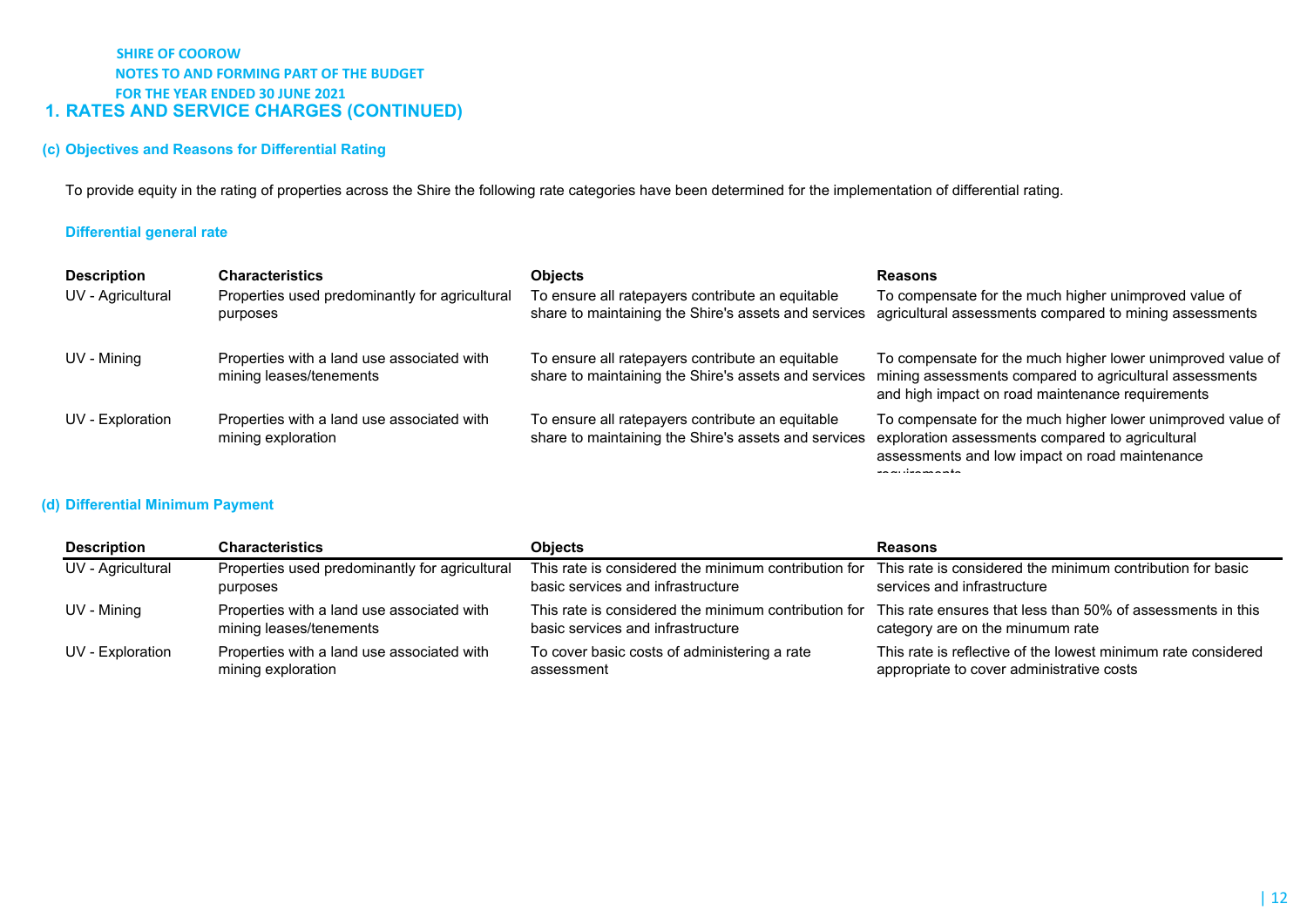### **1. RATES AND SERVICE CHARGES (CONTINUED)**

#### **(e) Specified Area Rate**

The Shire did not raise specified area rates for the year ended 30 June 2021.

### **(f) Service Charges**

The Shire did not raise service charges for the year ended 30 June 2021.

### **1. RATES AND SERVICE CHARGES (CONTINUED)**

#### **(g) Rates discounts**

| Rate or fee to which<br>discount is granted | Discount % | Discount (\$) | 2020/21<br><b>Budget</b> | 2019/20<br><b>Actual</b> | 2019/20<br><b>Budget</b> | Circumstances in which discount is granted                        |
|---------------------------------------------|------------|---------------|--------------------------|--------------------------|--------------------------|-------------------------------------------------------------------|
|                                             |            |               |                          |                          |                          |                                                                   |
| <b>Municipal Rates</b>                      | $0.0\%$    |               |                          | 46,853                   |                          | 96,900 When rates are paid in full within 35 days of being levied |
|                                             |            |               |                          | 46.853                   | 96,900                   |                                                                   |

#### **(h) Waivers or concessions**

The Shire does not anticipate any waivers or concessions for the year ended 30 June 2021.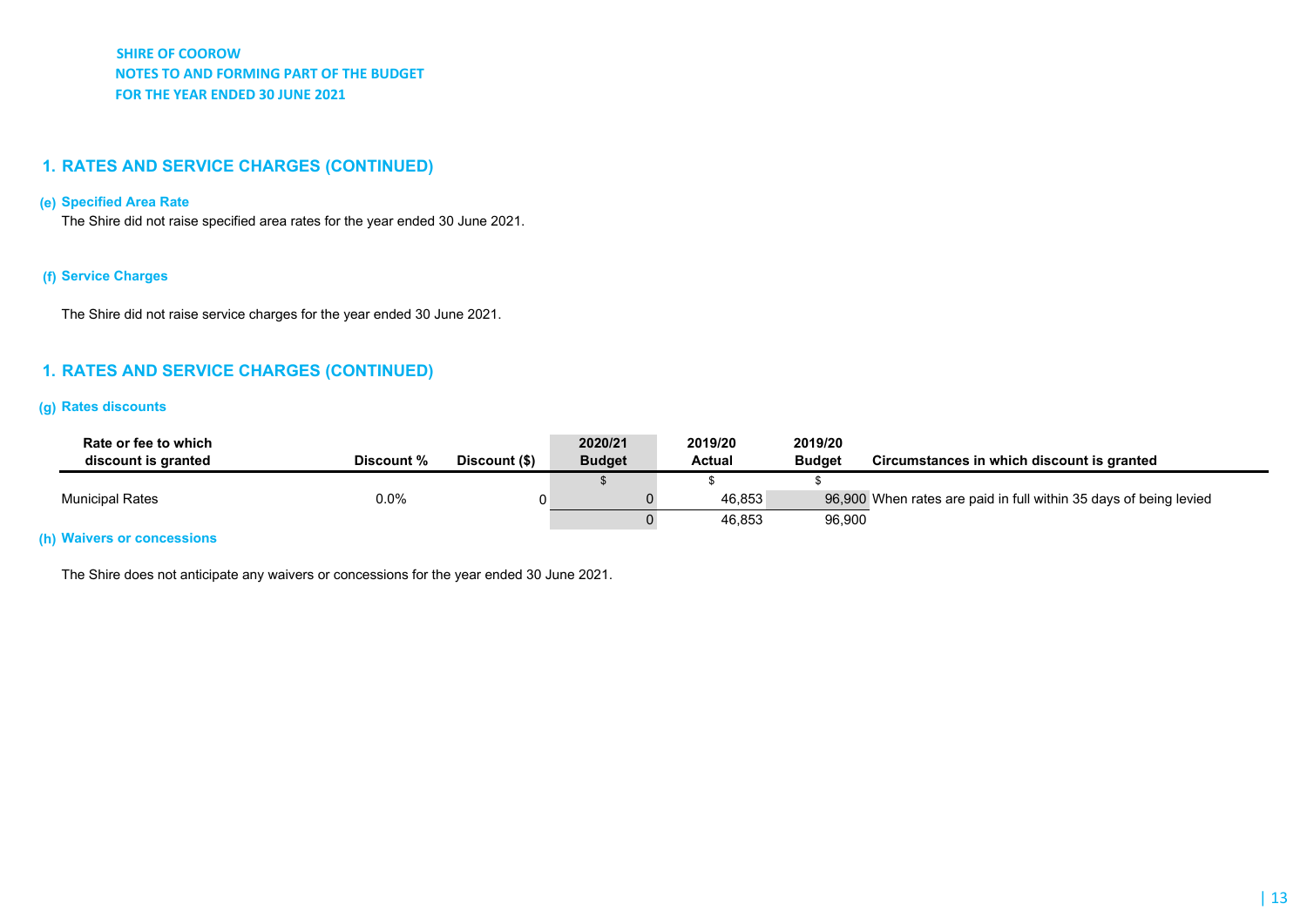# **2 (a). NET CURRENT ASSETS**

# **Items excluded from calculation of budgeted deficiency**

When calculating the budget deficiency for the purpose of Section 6.2 (2)(c) of the *Local Government Act 1995* the following amounts have been excluded as provided by **2020/21 2019/20 2019/20**

| Local Government (Financial Management) Regulation 32<br>which will not fund the budgeted expenditure. | <b>Note</b> | <b>Budget</b><br>30 June 2021 | <b>Actual</b><br>30 June 2020 | <b>Budget</b><br>30 June 2020 |
|--------------------------------------------------------------------------------------------------------|-------------|-------------------------------|-------------------------------|-------------------------------|
|                                                                                                        |             | \$                            | \$                            | \$                            |
| (i) Operating activities excluded from budgeted deficiency                                             |             |                               |                               |                               |
| The following non-cash revenue or expenditure has been excluded                                        |             |                               |                               |                               |
| from operating activities within the Rate Setting Statement.                                           |             |                               |                               |                               |
| <b>Adjustments to operating activities</b>                                                             |             |                               |                               |                               |
| Less: Profit on asset disposals                                                                        | 4(b)        | (26, 559)                     | 0                             | (42,061)                      |
| Less: Movement in employee liabilities associated with restricted cash                                 |             | 2,569                         | 3,317                         | 3,963                         |
| Add: Loss on disposal of assets                                                                        | 4(b)        | 189,882                       | 37,771                        | 116,564                       |
| Add: Depreciation on assets                                                                            | 5           | 6,334,425                     | 6,194,585                     | 6,271,412                     |
| Non cash amounts excluded from operating activities                                                    |             | 6,500,317                     | 6,235,673                     | 6,349,878                     |
| (ii) Current assets and liabilities excluded from budgeted deficiency                                  |             |                               |                               |                               |
| The following current assets and liabilities have been excluded                                        |             |                               |                               |                               |
| from the net current assets used in the Rate Setting Statement.                                        |             |                               |                               |                               |
| <b>Adjustments to net current assets</b>                                                               |             |                               |                               |                               |
| Less: Cash - restricted reserves                                                                       | 3           | (1,525,599)                   | (1,881,589)                   | (1,641,307)                   |
| Less: Current assets not expected to be received at end of year                                        |             |                               |                               |                               |
| - current portion of self supporting loans receivable                                                  |             | (23, 432)                     | (22, 729)                     | (23,094)                      |
| Add: Current liabilities not expected to be cleared at end of year                                     |             |                               |                               |                               |
| - Current portion of borrowings                                                                        |             | 80,404                        | 22,729                        | 35,106                        |
| - Employee benefit provisions                                                                          |             | 186,034                       | 183,465                       | 184,111                       |
| <b>Total adjustments to net current assets</b>                                                         |             | (1, 282, 593)                 | (1.698.124)                   | (1,445,184)                   |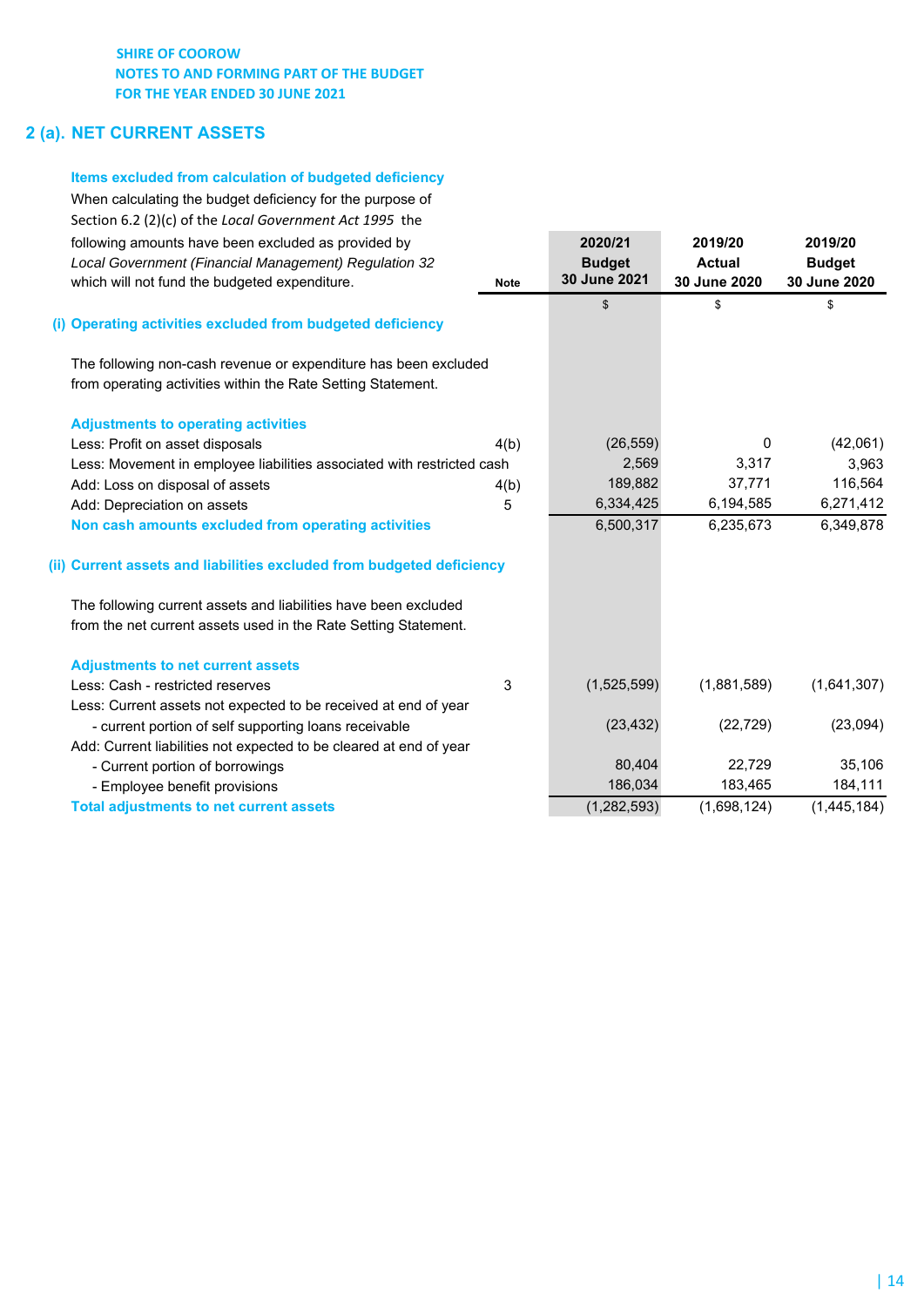# **2 (a). NET CURRENT ASSETS (CONTINUED)**

# **EXPLANATION OF DIFFERENCE IN NET CURRENT ASSETS AND SURPLUS/(DEFICIT)**

|                                                      | <b>Note</b> | 2020/21<br><b>Budget</b><br>30 June 2021 | 2019/20<br><b>Actual</b><br>30 June 2020 | 2019/20<br><b>Budget</b><br>30 June 2020 |
|------------------------------------------------------|-------------|------------------------------------------|------------------------------------------|------------------------------------------|
| (iii) Composition of estimated net current assets    |             | $\sqrt[6]{\frac{1}{2}}$                  | \$                                       | \$                                       |
|                                                      |             |                                          |                                          |                                          |
| <b>Current assets</b>                                |             |                                          |                                          |                                          |
| Cash and cash equivalents- unrestricted              | 3           | 277,383                                  | 2,377,197                                | 297,283                                  |
| Cash and cash equivalents - restricted               |             |                                          |                                          |                                          |
| Cash backed reserves                                 | 3           | 1,525,599                                | 1,881,589                                | 1,641,307                                |
| <b>Receivables</b>                                   |             | 216,608                                  | 346,608                                  | 286,140                                  |
| Inventories                                          |             | 9,995                                    | 9,995                                    | 44,600                                   |
|                                                      |             | 2,029,585                                | 4,615,389                                | 2,269,330                                |
| <b>Less: current liabilities</b>                     |             |                                          |                                          |                                          |
| Trade and other payables                             |             | (275, 844)                               | (298, 595)                               | (392, 439)                               |
| Long term borrowings                                 |             | (80, 404)                                | (22, 729)                                | (35, 106)                                |
| <b>Provisions</b>                                    |             | (390, 744)                               | (390,744)                                | (396, 601)                               |
|                                                      |             | (746, 992)                               | (712,068)                                | (824, 146)                               |
| <b>Net current assets</b>                            |             | 1,282,593                                | 3,903,321                                | 1,445,184                                |
| <b>Less: Total adjustments to net current assets</b> | 2(a)(ii)    | (1, 282, 593)                            | (1,698,124)                              | (1,445,184)                              |
| <b>Closing funding surplus / (deficit)</b>           |             | 0                                        | 2,205,197                                | 0                                        |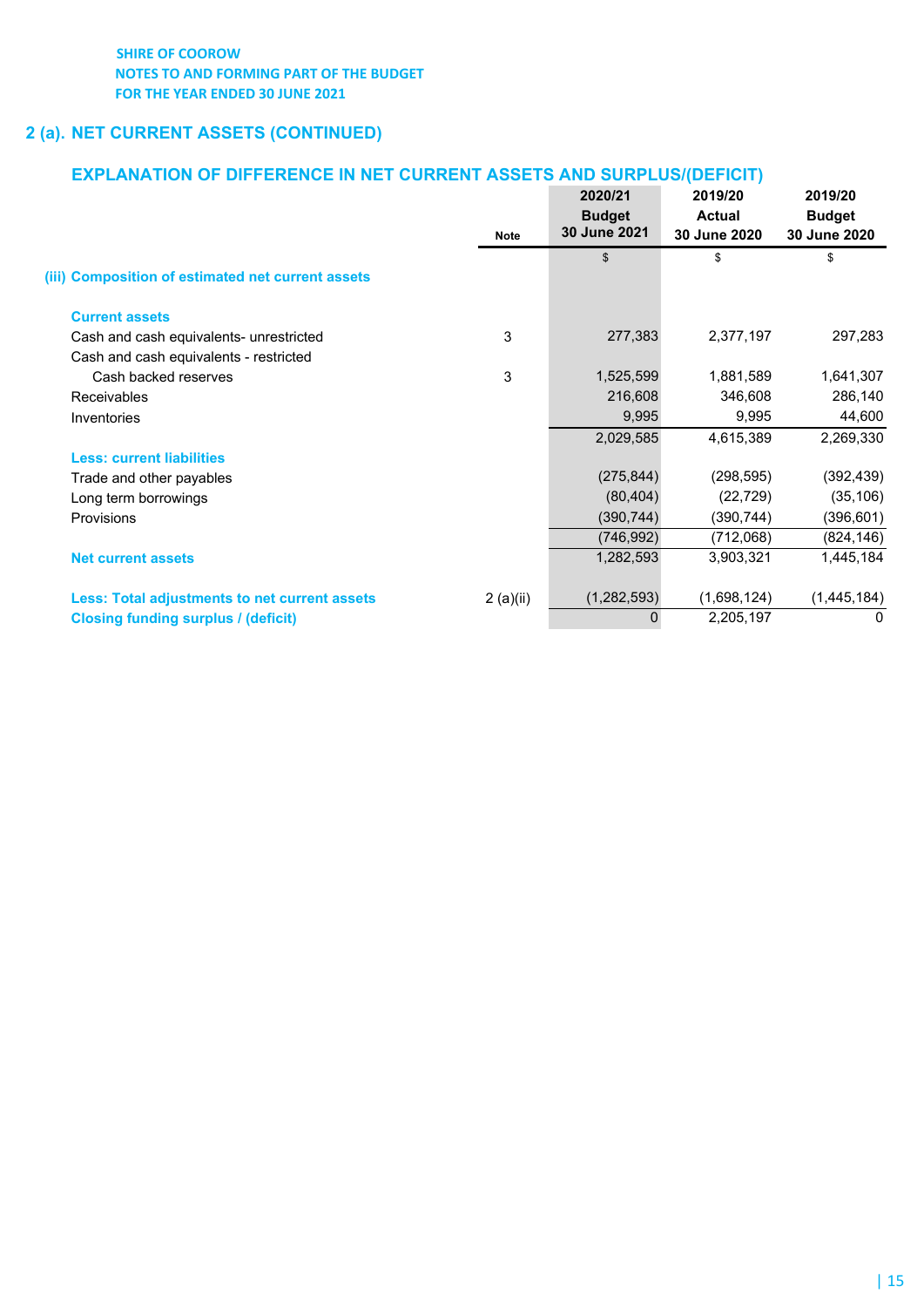### **2 (b). NET CURRENT ASSETS (CONTINUED)**

#### **SIGNIFICANT ACCOUNTING POLICIES**

#### **CURRENT AND NON-CURRENT CLASSIFICATION TRADE AND OTHER RECEIVABLES**

current or non-current, consideration is given to the ratepayers for unpaid rates and service charges and time when each asset or liability is expected to be other amounts due from third parties for goods sold and settled. The asset or liability is classified as current if it services performed in the ordinary course of business. is expected to be settled within the next 12 months, being the Shire's operational cycle. In the case of Receivables expected to be collected within 12 months liabilities where the Shire does not have the unconditional of the end of the reporting period are classified as right to defer settlement beyond 12 months, such as current assets. All other receivables are classified as vested long service leave, the liability is classified non-current assets. as current even if not expected to be settled within the next 12 months. Inventories held for trading are Collectability of trade and other receivables is reviewed classified as current even if not expected to be on an ongoing basis. Debts that are known to be realised in the next 12 months except for land held uncollectible are written off when identified. An for sale where it is held as non-current based on the allowance for doubtful debts is raised when there is Shire's intentions to release for sale.  $\blacksquare$  objective evidence that they will not be collectible.

#### **TRADE AND OTHER PAYABLES**

Trade and other payables represent liabilities for goods **EMPLOYEE BENEFITS** and services provided to the Shire prior to the end of the **Short-term employee benefits**  financial year that are unpaid and arise when the Provision is made for the Shire of Coorow's Shire of Coorow becomes obliged to make obligations for short-term employee benefits. Short term future payments in respect of the purchase of these employee benefits are benefits (other than termination goods and services. The amounts are unsecured, are benefits) that are expected to be settled wholly before

A contract asset is the right to consideration in exchange expected to be paid when the obligation is settled. for goods or services the entity has transferred to a customer when that right is conditioned on something The Shire of Coorow's obligations for

Provisions are recognised when the Shire has a legal or Shire of Coorow's obligations for constructive obligation, as a result of past events, for employees' annual leave and long service leave will result and that outflow can be reliably measured. The of financial position.

Provisions are measured using the best estimate of the **LAND HELD FOR RESALE** amounts required to settle the obligation at the end of the Land held for development and sale is valued at the lower reporting period. of cost and net realisable value. Cost includes the cost of

Inventories are measured at the lower of cost and net are expensed. realisable value.

completion and the estimated costs necessary to make the sale.

The Shire of Coorow contributes to a release for sale. number of superannuation funds on behalf of employees.

All funds to which the Shire of Coorow contributes are defined contribution plans.

#### **LEASE LIABILITIES**

The present value of future lease payments not paid at the reporting date discounted using the incremental borrowing rate where the implicit interest rate in the lease is not readily determined.

In the determination of whether an asset or liability is Trade and other receivables include amounts due from

recognised as a current liability and are normally paid 12 months after the end of the annual reporting period in within 30 days of recognition. Which the employees render the related service, including wages, salaries and sick leave. Short-term employee **CONTRACT ASSETS** benefits are measured at the (undiscounted) amounts

other than the passage of time. short-term employee benefits such as wages, salaries and sick leave are recognised as a part of current trade and **PROVISIONS order that the statement of financial position.** The which it is probable that an outflow of economic benefits entitlements are recognised as provisions in the statement

acquisition, development, borrowing costs and holding **INVENTORIES COSTS INVENTORIES** costs until completion of development. Finance costs and **General General holding charges incurred after development is completed** 

Gains and losses are recognised in profit or loss at the time Net realisable value is the estimated selling price in the of signing an unconditional contract of sale if significant ordinary course of business less the estimated costs of risks and rewards, and effective control over the land, are completion and the estimated costs necessary to make passed on to the buyer at this point.

Land held for sale is classified as current except where it is **Superannuation Superannuation held as non-current based on Council's intentions to**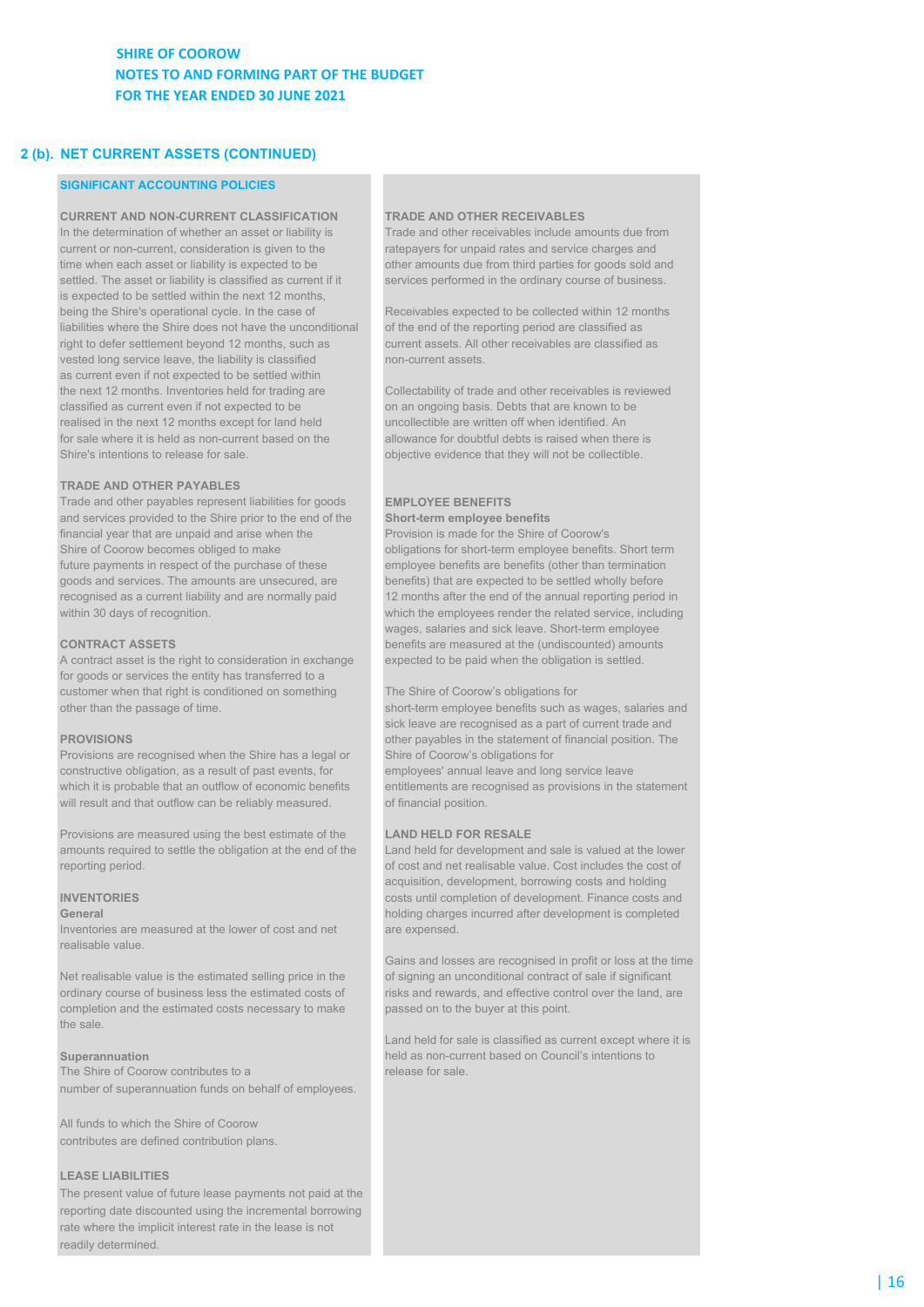# **3. RECONCILIATION OF CASH**

For the purposes of the Statement of Cash Flows, cash includes cash and cash equivalents, net of outstanding bank overdrafts. Estimated cash at the end of the reporting period is as follows:

|                                                   |             | 2020/21        | 2019/20       | 2019/20       |
|---------------------------------------------------|-------------|----------------|---------------|---------------|
|                                                   | <b>Note</b> | <b>Budget</b>  | <b>Actual</b> | <b>Budget</b> |
|                                                   |             | $\mathbb{S}$   | \$            | \$            |
| Cash at bank and on hand                          |             | 1,802,982      | 4,258,786     | 1,938,590     |
|                                                   |             | 1,802,982      | 4,258,786     | 1,938,590     |
| - Unrestricted cash and cash equivalents          |             | 277,383        | 2,377,197     | 297,283       |
| - Restricted cash and cash equivalents            |             | 1,525,599      | 1,881,589     | 1,641,307     |
|                                                   |             | 1,802,982      | 4,258,786     | 1,938,590     |
| The following restrictions have been imposed      |             |                |               |               |
| by regulation or other externally imposed         |             |                |               |               |
| requirements on cash and cash equivalents:        |             |                |               |               |
| Leave Reserve                                     |             | 186,034        | 183,465       | 184,111       |
| <b>Building Reserve</b>                           |             | 460,451        | 404,512       | 307,549       |
| <b>Resource Sharing Reserve</b>                   |             | 26,209         | 25,847        | 25,938        |
| <b>Plant Reserve</b>                              |             | 561,834        | 697,832       | 576,446       |
| Rebroadcasting Reserve                            |             | 17,502         | 24,472        | 25,811        |
| Joint Venture Housing Reserve                     |             | 49,100         | 67,953        | 49,645        |
| <b>Bowling Club Reserve</b>                       |             | 10,980         | 8,757         | 8,781         |
| Pool Revitalisation Reserve                       |             | $\mathbf 0$    | 406,056       | 407,311       |
| Tourist Infrastructure Reserve                    |             | 213,489        | 62,695        | 55,715        |
|                                                   |             | 1,525,599      | 1,881,589     | 1,641,307     |
| Reconciliation of net cash provided by            |             |                |               |               |
| operating activities to net result                |             |                |               |               |
| <b>Net result</b>                                 |             | (3,521,021)    | (3,242,550)   | (5,351,800)   |
| Depreciation                                      | 5           | 6,334,425      | 6,194,585     | 6,271,412     |
| (Profit)/loss on sale of asset                    | 4(b)        | 163,323        | 37,771        | 74,503        |
| (Increase)/decrease in receivables                |             | 152,729        | (112, 653)    | 0             |
| (Increase)/decrease in inventories                |             | $\overline{0}$ | 19,385        | 0             |
| Increase/(decrease) in payables                   |             | $\Omega$       | 43,472        | $\Omega$      |
| Non-operating grants, subsidies and contributions |             | (2,692,144)    | (923, 396)    | (904, 844)    |
| <b>Net cash from operating activities</b>         |             | 437,312        | 2,016,614     | 89,271        |

# **SIGNIFICANT ACCOUNTING POLICES**

Cash and cash equivalents include cash on hand, cash The Shire classifies financial assets at amortised cost at bank, deposits available on demand with banks, other if both of the following criteria are met: short term highly liquid investments that are readily  $\qquad -$  the asset is held within a business model whose convertible to known amounts of cash and which are objective is to collect the contractual cashflows, and subject to an insignificant risk of changes in value and - the contractual terms give rise to cash flows that bank overdrafts. are solely payments of principal and interest.

Bank overdrafts are shown as short term borrowings in current liabilities in Note 2 - Net Current Assets.

### **CASH AND CASH EQUIVALENTS FINANCIAL ASSETS AT AMORTISED COST**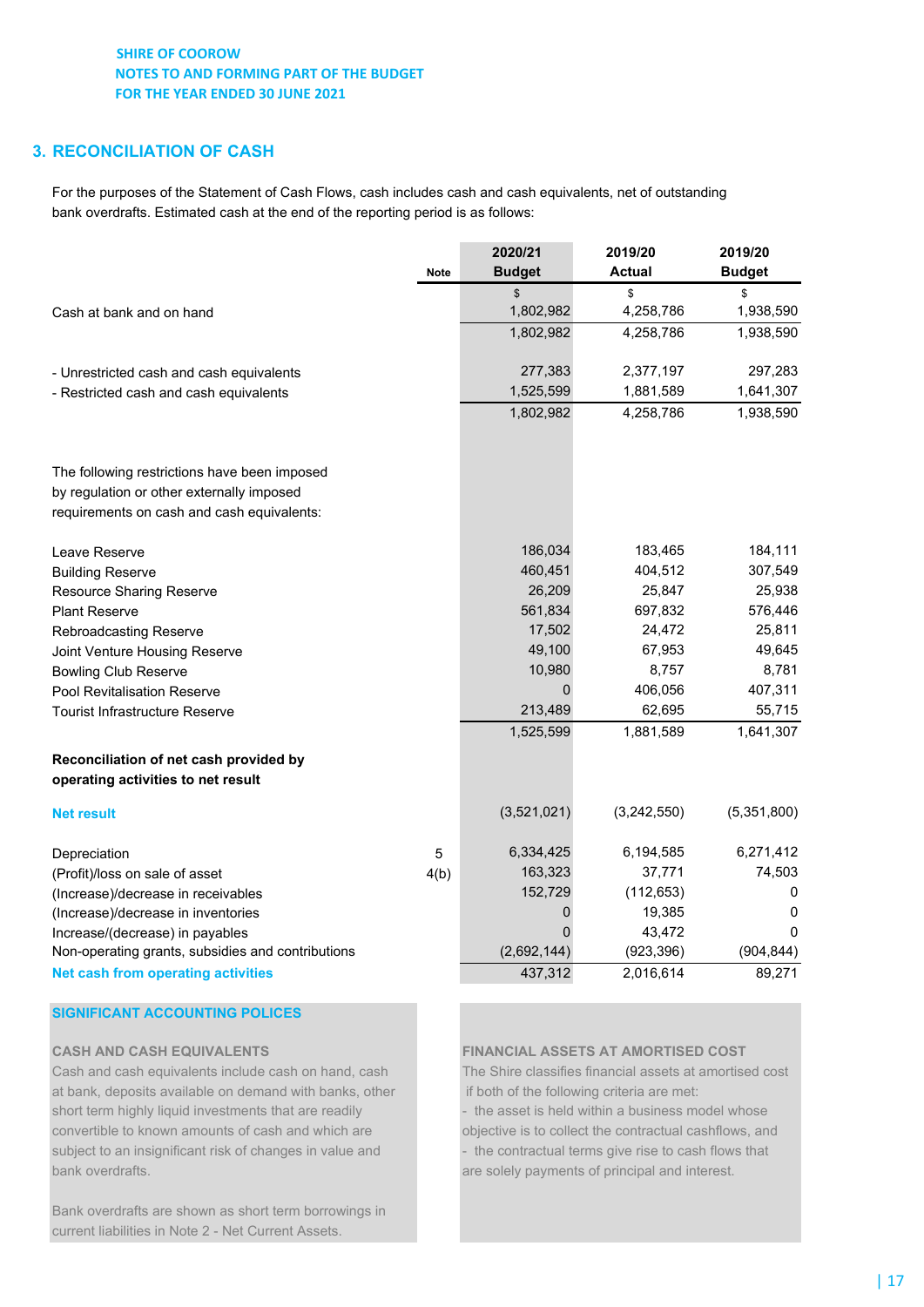#### **4. FIXED ASSETS**

#### **(a) Acquisition of Assets**

The following assets are budgeted to be acquired during the year.

**Governance public safety Health Law, order, Education and welfare Housing Community amenitiesRecreation and culture Transport Economic servicesOther property and services2020/21 Budget total 2019/20 Actual total2019/20 Budget total Asset class** \$ \$ \$ \$ \$ \$ \$ \$\$ \$ \$ \$ \$ *Property, Plant and Equipment* Buildings 0 0 63,594 18,000 121,050 100,000 213,852 24,800 31,230 40,000 612,526 245,422 445,053 Plant and equipment 60,458 41,800 0 0 0 0 0 1,119,603 10,000 0 1,231,861 451,095 699,741 60,458 41,800 63,594 18,000 121,050 100,000 213,852 1,144,403 41,230 40,000 1,844,387 696,517 1,144,794 *Infrastructure* Infrastructure - roads0 0 0 0 0 0 0 0 0 0 0 0 0 1,836,358 0 0 1,836,358 1,551,435 1,482,526 Infrastructure - drainage <sup>0</sup> <sup>0</sup> <sup>0</sup> <sup>00</sup> <sup>0</sup> <sup>00</sup> <sup>0</sup> <sup>0</sup> <sup>0</sup> 13,046 Infrastructure - bridges <sup>0</sup> <sup>0</sup> <sup>0</sup> <sup>00</sup> <sup>0</sup> <sup>00</sup> <sup>0</sup> <sup>0</sup> <sup>0</sup> Infrastructure - footpaths <sup>0</sup> <sup>0</sup> <sup>0</sup> <sup>00</sup> <sup>0</sup> <sup>0</sup> 55,900 <sup>0</sup> <sup>0</sup> 55,900 4,953 86,993 Infrastructure - other 0 0 0 00 0 2,446,946 0 197,902 0 2,644,848 369,829 370,820 0 0 0 00 0 2,446,946 1,892,258 197,902 0 4,537,106 1,939,264 1,940,339 **Total acquisitions** 60,458 41,800 63,594 18,000 121,050 100,000 2,660,798 3,036,661 239,132 40,000 6,381,494 2,635,780 3,085,133

**Reporting program**

A detailed breakdown of acquisitions on an individual asset basis can be found in the supplementary information attached to this budget document.

#### **SIGNIFICANT ACCOUNTING POLICIES**

#### **RECOGNITION OF ASSETS**

Assets for which the fair value as at the date of acquisition is under \$5,000 are not recognised as an asset in accordance with *Financial Management Regulation 17A (5)*. These assets are expensed immediately.

Where multiple individual low value assets are purchased together as part of a larger asset or collectively forming a larger asset exceeding the threshold, the individual assets are recognised as one asset and capitalised.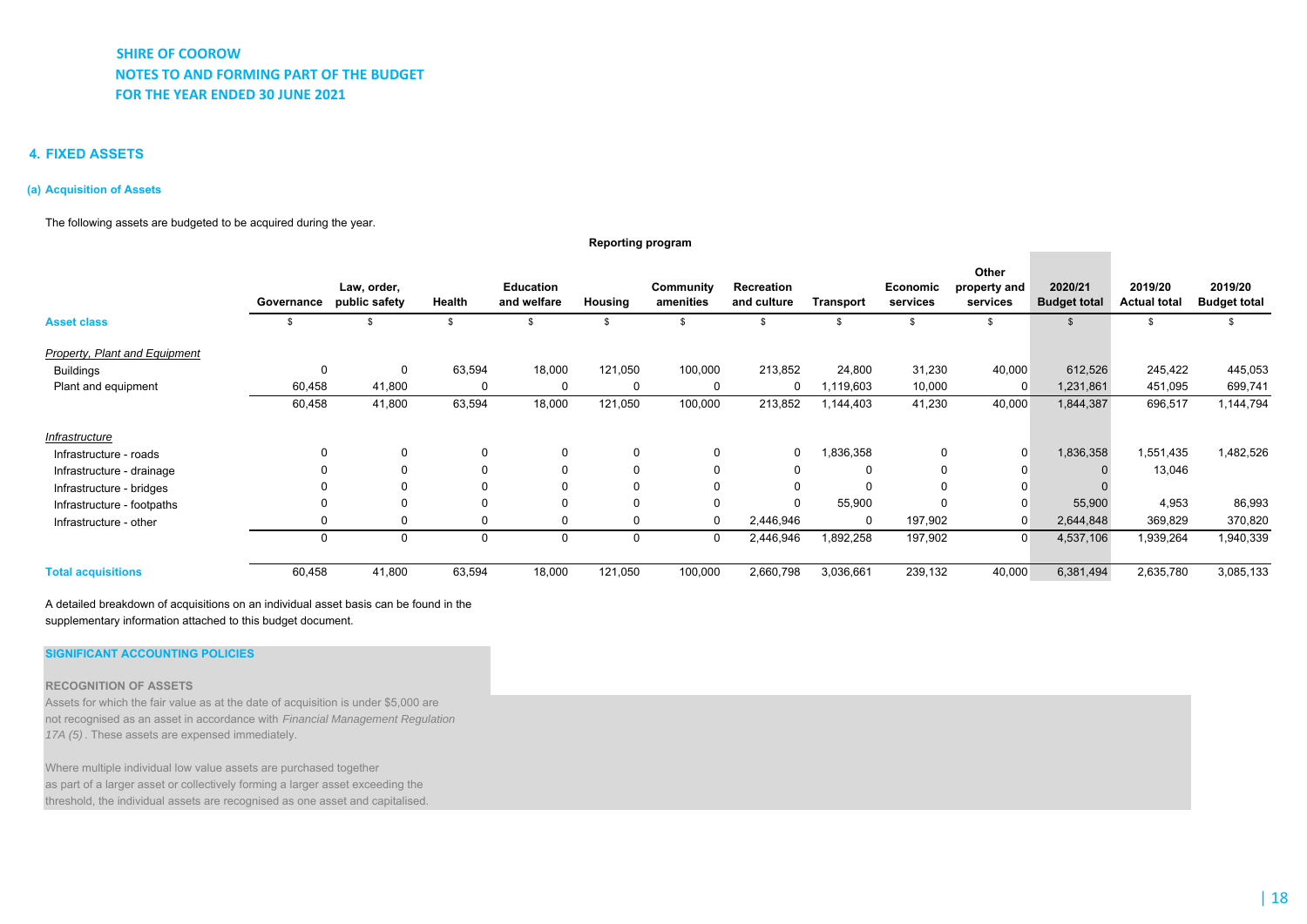### **4. FIXED ASSETS**

#### **(b) Disposals of Assets**

The following assets are budgeted to be disposed of during the year.

|                               | 2020/21<br><b>Budget</b><br><b>Net Book</b><br>Value | 2020/21<br><b>Budget</b><br><b>Sale</b><br><b>Proceeds</b> | 2020/21<br><b>Budget</b><br><b>Profit</b> | 2020/21<br><b>Budget</b><br>Loss | 2019/20<br><b>Actual</b><br><b>Net Book</b><br>Value | 2019/20<br>Actual<br>Sale<br><b>Proceeds</b> | 2019/20<br><b>Actual</b><br><b>Profit</b> | 2019/20<br><b>Actual</b><br>Loss | 2019/20<br><b>Budget</b><br><b>Net Book</b><br>Value | 2019/20<br><b>Budget</b><br>Sale<br><b>Proceeds</b> | 2019/20<br><b>Budget</b><br>Profit | 2019/20<br><b>Budget</b><br>Loss |
|-------------------------------|------------------------------------------------------|------------------------------------------------------------|-------------------------------------------|----------------------------------|------------------------------------------------------|----------------------------------------------|-------------------------------------------|----------------------------------|------------------------------------------------------|-----------------------------------------------------|------------------------------------|----------------------------------|
|                               | \$                                                   |                                                            | \$                                        | \$.                              | \$                                                   | \$                                           |                                           | S                                | \$                                                   | \$                                                  | \$                                 |                                  |
| <b>By Program</b>             |                                                      |                                                            |                                           |                                  |                                                      |                                              |                                           |                                  |                                                      |                                                     |                                    |                                  |
| Law, order, public safety     | 24,394                                               | 20,000                                                     | $\mathbf 0$                               | (4, 394)                         | 0                                                    | 0                                            | 0                                         | 0                                | 33,421                                               | 22,706                                              | 0                                  | (10, 715)                        |
| Housing                       | 7,500                                                | 6,364                                                      | $\mathbf{0}$                              | (1, 136)                         | 0                                                    | 0                                            | $\Omega$                                  | 0                                |                                                      | 0                                                   | 0                                  |                                  |
| Transport                     | 428,588                                              | 270,795                                                    | 26,559                                    | (184, 352)                       | 117,862                                              | 84,000                                       | 0                                         | (33, 862)                        | 273,454                                              | 173,590                                             | 5,985                              | (105, 849)                       |
| Other property and services   |                                                      | 0                                                          | 0                                         |                                  | 63,000                                               | 59,091                                       | 0                                         | (3,909)                          | 24,685                                               | 60,761                                              | 36,076                             |                                  |
|                               | 460,482                                              | 297,159                                                    | 26,559                                    | (189, 882)                       | 180,862                                              | 143,091                                      | 0                                         | (37, 771)                        | 331,560                                              | 257,057                                             | 42,061                             | (116, 564)                       |
| <b>By Class</b>               |                                                      |                                                            |                                           |                                  |                                                      |                                              |                                           |                                  |                                                      |                                                     |                                    |                                  |
| Property, Plant and Equipment |                                                      |                                                            |                                           |                                  |                                                      |                                              |                                           |                                  |                                                      |                                                     |                                    |                                  |
| Land - freehold land          | 7,500                                                | 6,364                                                      |                                           | (1, 136)                         |                                                      | 0                                            |                                           |                                  |                                                      | 0                                                   |                                    |                                  |
| Plant and equipment           | 452,982                                              | 290,795                                                    | 26,559                                    | (188, 746)                       | 180,862                                              | 143,091                                      | 0                                         | (37, 771)                        | 331,560                                              | 257,057                                             | 42,061                             | (116, 564)                       |
|                               | 460,482                                              | 297,159                                                    |                                           | 26,559 (189,882)                 | 180,862                                              | 143,091                                      |                                           | (37, 771)                        | 331,560                                              | 257,057                                             | 42,061                             | (116, 564)                       |

A detailed breakdown of disposals on an individual asset basis can be found in the supplementary information attached to this budget document

#### **SIGNIFICANT ACCOUNTING POLICIES**

**GAINS AND LOSSES ON DISPOSAL**

Gains and losses on disposals are determined by comparing proceeds with the carrying amount. These gains and losses are included in profit or loss in the period which they arise.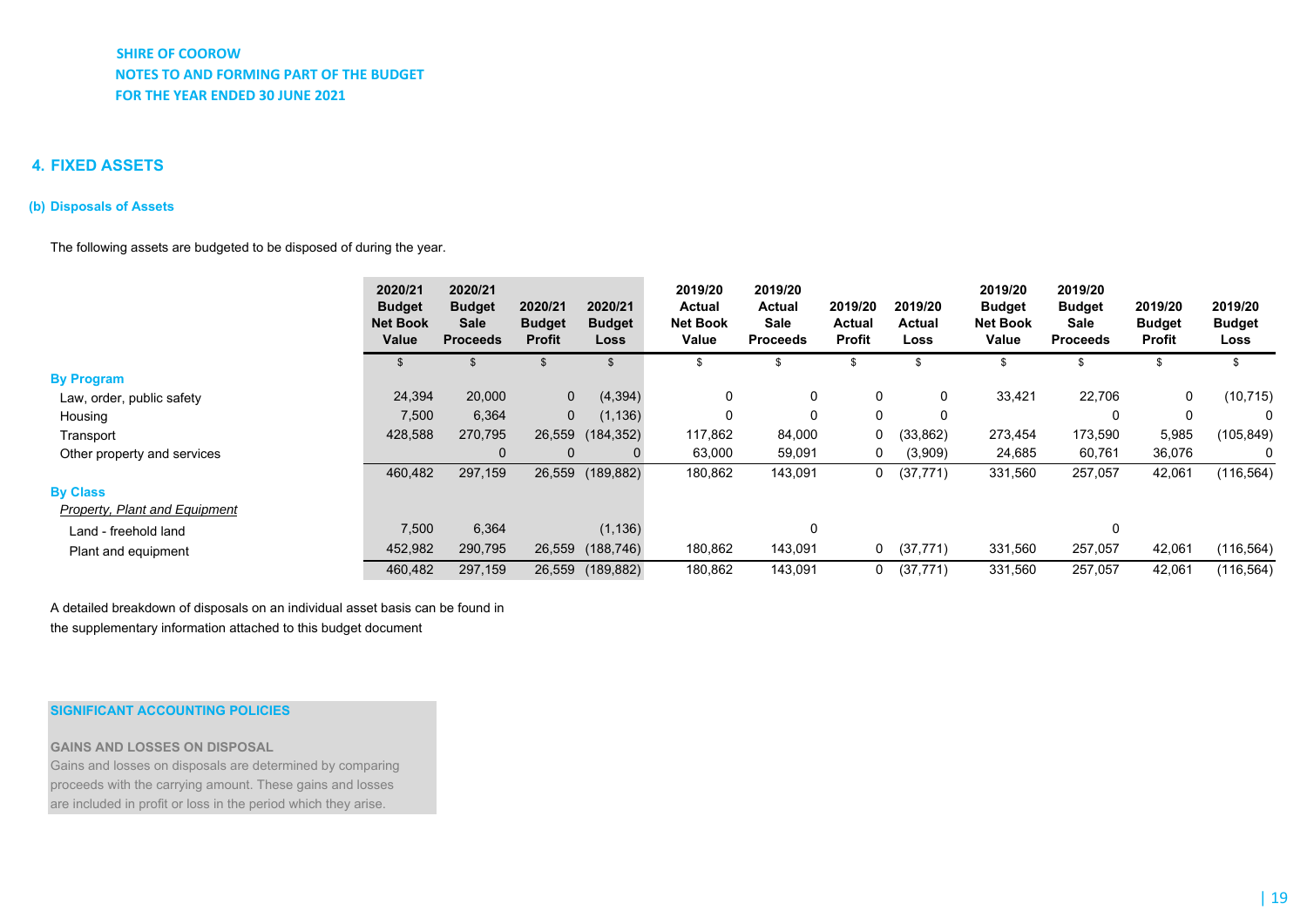# **5. ASSET DEPRECIATION**

|                             | <b>Budget</b> | <b>Actual</b> | <b>Budget</b> |
|-----------------------------|---------------|---------------|---------------|
|                             | \$            | \$            | \$            |
| <b>By Program</b>           |               |               |               |
| Law, order, public safety   | 201,435       | 221,029       | 196,728       |
| Health                      | 9,353         | 8,886         | 9,353         |
| Education and welfare       | 46,800        | 52,637        | 46,800        |
| Housing                     | 142,638       | 95,871        | 142,638       |
| Community amenities         | 76,643        | 76,498        | 76,643        |
| Recreation and culture      | 822,946       | 936,451       | 822,946       |
| Transport                   | 4,412,167     | 4,409,153     | 4,412,167     |
| Economic services           | 22,994        | 22,753        | 22,994        |
| Other property and services | 599,449       | 371,307       | 541,143       |
|                             | 6,334,425     | 6,194,585     | 6,271,412     |
| <b>By Class</b>             |               |               |               |
| <b>Buildings</b>            | 794,646       | 777,103       | 833,853       |
| Plant and equipment         | 568,197       | 555,653       | 506,114       |
| Infrastructure - roads      | 4,449,110     | 4,350,891     | 4,441,674     |
| Infrastructure - drainage   | 29,458        | 28,808        | 32,109        |
| Infrastructure - footpaths  | 23,537        | 23,017        | 20,128        |
| Infrastructure - other      | 469,477       | 459,113       | 437,534       |
|                             | 6,334,425     | 6,194,585     | 6,271,412     |

#### **SIGNIFICANT ACCOUNTING POLICIES**

basis over the individual asset's useful life from the time the asset's useful life from the time the asset is held for use. asset is held ready for use. Leasehold improvements are depreciated over the shorter of either the unexpired period of The assets residual value of intangible assets is considered to be

The assets residual values and useful lives are reviewed, and adjusted if appropriate, at the end of each reporting period. Amortisation is included within Depreciation on non-current

An asset's carrying amount is written down immediately to its recoverable amount if the asset's carrying amount is greater than its estimated recoverable amount.

Major depreciation periods used for each class of depreciable asset are:

Buildings 30 to 50 years Plant and equipment 5 to 15 years Infrastructure - roads Infrastructure - drainage 20 years Infrastructure - footpaths 30 to 75 years Infrastructure - other

#### **DEPRECIATION AMORTISATION**

The depreciable amount of all fixed assets including buildings The depreciable amount of all intangible assets with a finite useful but excluding freehold land, are depreciated on a straight-line life, are depreciated on a straight-line basis over the individual

**2020/21 2019/20 2019/20**

the lease or the estimated useful life of the improvements. zero and useful live and amortisation method are reviewed at the end of each financial year.

assets in the Statement of Comprehensive Income.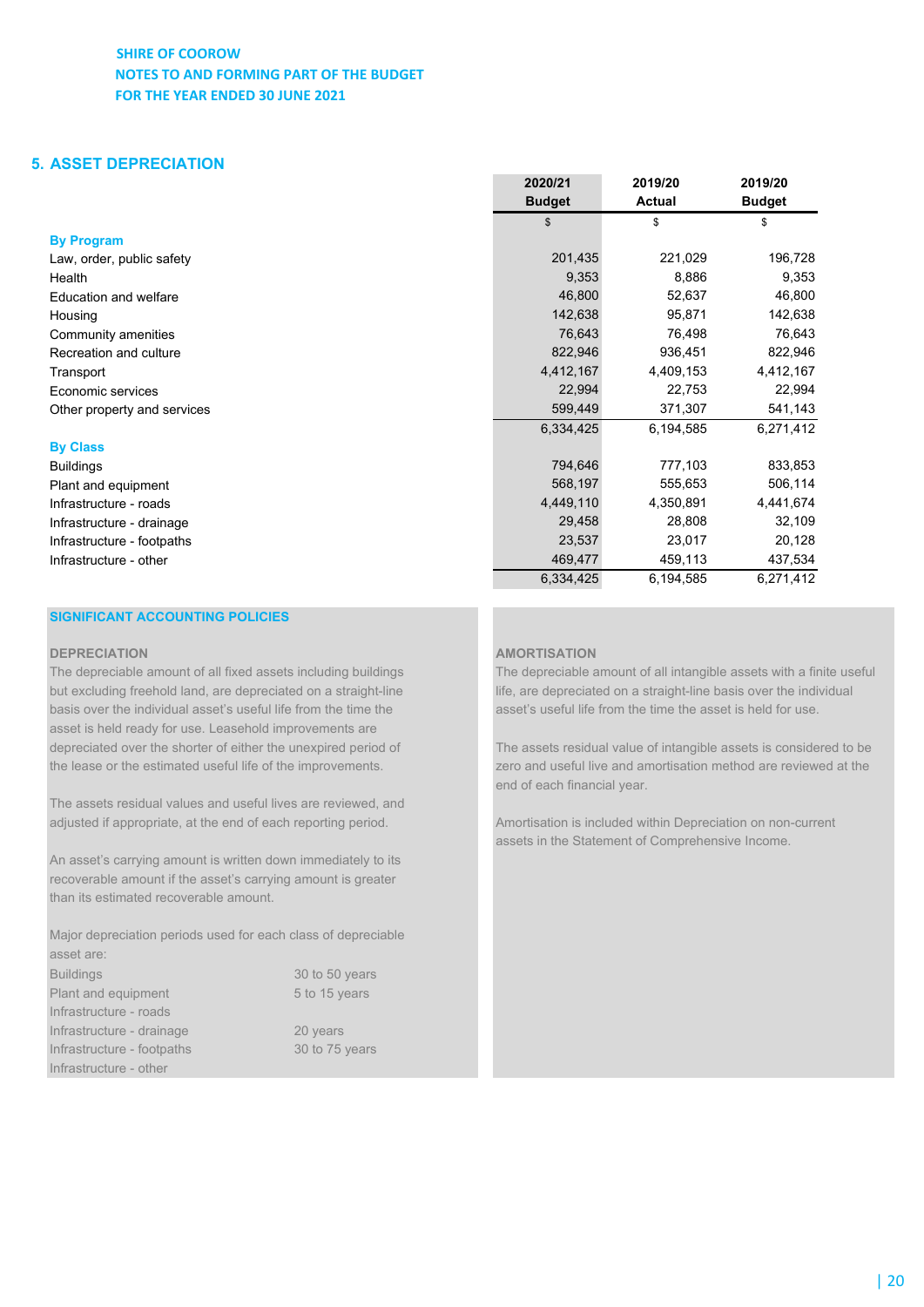#### **6. INFORMATION ON BORROWINGS**

#### **(a) Borrowing repayments**

Movement in borrowings and interest between the beginning and the end of the current financial year.

| <b>Purpose</b>                | Loan<br><b>Number Institution</b> |             | Interest<br>Rate | <b>Budget</b><br>Principal<br>1 July 2020 | 2020/21<br><b>Budget</b><br><b>New</b><br>Loans | 2020/21<br><b>Budget</b><br>Principal | <b>Budget</b><br><b>Principal</b><br>outstanding<br>Repayments 30 June 2021 | 2020/21<br><b>Budget</b><br>Interest<br>Repayments | Actual<br>Principal<br>1 July 2019 | 2019/20<br>Actual<br><b>New</b><br>Loans | 2019/20<br>Actual<br>Principal | Actual<br>Principal<br>outstanding<br>Repayments 30 June 2020 Repayments | 2019/20<br>Actual<br>Interest | Budget<br>Principal<br>July 2019 | 2019/20<br><b>Budget</b><br><b>New</b><br>Loans | 2019/20<br><b>Budget</b><br>Principal | <b>Budget</b><br>Principal<br>outstanding<br>Repayments 30 June 2020 Repayments | 2019/20<br><b>Budget</b><br>Interest |
|-------------------------------|-----------------------------------|-------------|------------------|-------------------------------------------|-------------------------------------------------|---------------------------------------|-----------------------------------------------------------------------------|----------------------------------------------------|------------------------------------|------------------------------------------|--------------------------------|--------------------------------------------------------------------------|-------------------------------|----------------------------------|-------------------------------------------------|---------------------------------------|---------------------------------------------------------------------------------|--------------------------------------|
|                               |                                   |             |                  |                                           |                                                 |                                       |                                                                             |                                                    |                                    |                                          |                                |                                                                          |                               |                                  |                                                 |                                       |                                                                                 |                                      |
| Housing                       |                                   |             |                  |                                           |                                                 |                                       |                                                                             |                                                    |                                    |                                          |                                |                                                                          |                               |                                  |                                                 |                                       |                                                                                 |                                      |
|                               |                                   |             |                  | (0)                                       | $\mathbf{0}$                                    | $\mathbf{0}$                          | (0)                                                                         |                                                    | 15,245                             |                                          | 15,245<br>0                    | (0)                                                                      | 182                           | 15,245                           |                                                 | 15,245<br>$\mathbf 0$                 | 0                                                                               | 246                                  |
| <b>Recreation and culture</b> |                                   |             |                  |                                           |                                                 |                                       |                                                                             |                                                    |                                    |                                          |                                |                                                                          |                               |                                  |                                                 |                                       |                                                                                 |                                      |
| Loan 91 - Swimming Pool       |                                   |             |                  |                                           | 600,000                                         | 56,149                                | 543,851                                                                     | 8,556                                              |                                    |                                          | 0<br>$\Omega$                  | $\Omega$                                                                 | $\Omega$                      |                                  |                                                 | 0<br>0                                | $\mathbf 0$                                                                     | $\Omega$                             |
| <b>Economic services</b>      |                                   |             |                  |                                           |                                                 |                                       |                                                                             |                                                    |                                    |                                          |                                |                                                                          |                               |                                  |                                                 |                                       |                                                                                 |                                      |
|                               |                                   |             |                  | (0)                                       | 600,000                                         | 56,149                                | 543,851                                                                     | 8,556                                              | 15,245                             |                                          | 15,245<br>0                    | (0)                                                                      | 182                           | 15,245                           |                                                 | 15,245                                |                                                                                 | 246                                  |
| <b>Self Supporting Loans</b>  |                                   |             |                  |                                           |                                                 |                                       |                                                                             |                                                    |                                    |                                          |                                |                                                                          |                               |                                  |                                                 |                                       |                                                                                 |                                      |
| <b>Economic services</b>      |                                   |             |                  |                                           |                                                 |                                       |                                                                             |                                                    |                                    |                                          |                                |                                                                          |                               |                                  |                                                 |                                       |                                                                                 |                                      |
| Loan 90 - CCLI Hotel          | $\Omega$                          | $\mathbf 0$ |                  | 217,179                                   | $\mathbf{0}$                                    | 22,729                                | 194,450                                                                     | 6,495                                              | 239,226                            |                                          | 22,047<br>$\Omega$             | 217,179                                                                  | 7,736                         | 239,226                          |                                                 | 22,047                                | 217,179                                                                         | 7,176                                |
|                               |                                   |             |                  | 217,179                                   | $\mathbf{0}$                                    | 22,729                                | 194,450                                                                     | 6,495                                              | 239,226                            |                                          | 22,047<br>0                    | 217,179                                                                  | 7,736                         | 239,226                          | $\Omega$                                        | 22,047                                | 217,179                                                                         | 7,176                                |
|                               |                                   |             |                  | 217.178                                   | 600,000                                         | 78,878                                | 738,300                                                                     | 15,051                                             | 254,471                            |                                          | 37,293<br>0                    | 217,178                                                                  | 7.918                         | 254,471                          |                                                 | 37,292                                | 217,179                                                                         | 7,422                                |

All borrowing repayments, other than self supporting loans, will be financed by general purpose revenue. The self supporting loan(s) repayment will be fully reimbursed.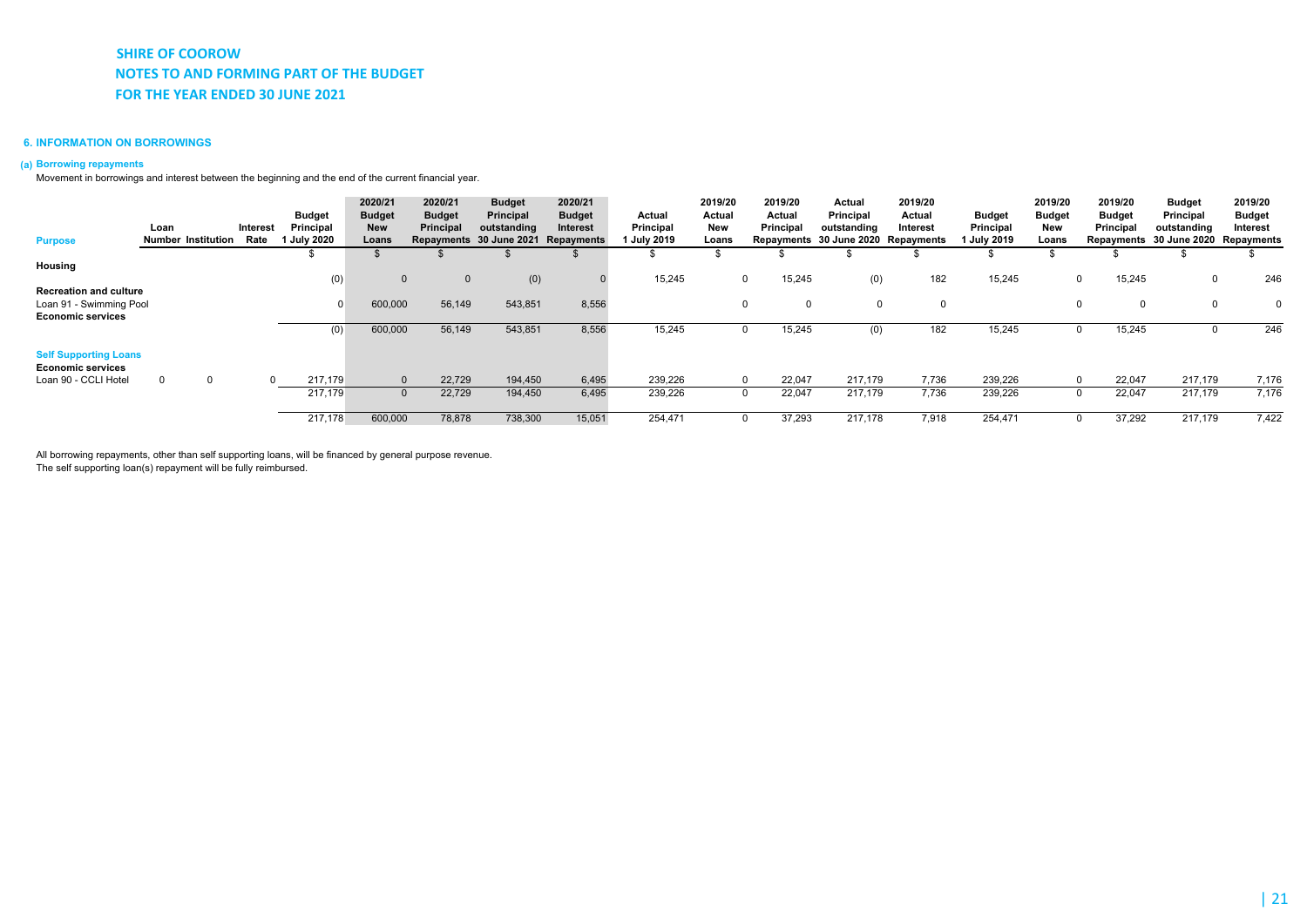### **6. INFORMATION ON BORROWINGS**

#### **(b) New borrowings - 2020/21**

| <b>Particulars/Purpose</b> | <b>Institution</b> | Loan<br>type | Term<br>(vears) | Interest<br>rate | Amount<br>borrowed<br>budaet | <b>Total</b><br>interest &<br>charges | Amount<br>used<br>budget | <b>Balance</b><br>unspent |
|----------------------------|--------------------|--------------|-----------------|------------------|------------------------------|---------------------------------------|--------------------------|---------------------------|
| Swimming Pool              | <b>WATC</b>        | Debenture    | 10              | $\%$<br>.5%      | 600,000                      | 47.049                                | 600,000                  |                           |
|                            |                    |              |                 |                  | 600,000                      | 47.049                                | 600,000                  |                           |

#### **(c) Unspent borrowings**

The Shire had no unspent borrowing funds as at 30 June 2020 nor is it expected to have unspent borrowing funds as at 30 June 2021.

#### **(d) Credit Facilities**

|                                        | 2020/21       | 2019/20 | 2019/20       |
|----------------------------------------|---------------|---------|---------------|
|                                        | <b>Budget</b> | Actual  | <b>Budget</b> |
|                                        | $\mathcal{S}$ | S       | \$            |
|                                        |               |         |               |
| Loan facilities                        |               |         |               |
| Loan facilities in use at balance date | 738,300       | 217.178 | 217.179       |

#### **SIGNIFICANT ACCOUNTING POLICIES**

#### **BORROWING COSTS**

Borrowing costs are recognised as an expense when incurred except where they are directly attributable to the acquisition, construction or production of a qualifying asset. Where this is the case, they are capitalised as part of the cost of the particular asset until such time as the asset is substantially ready for its intended use or sale.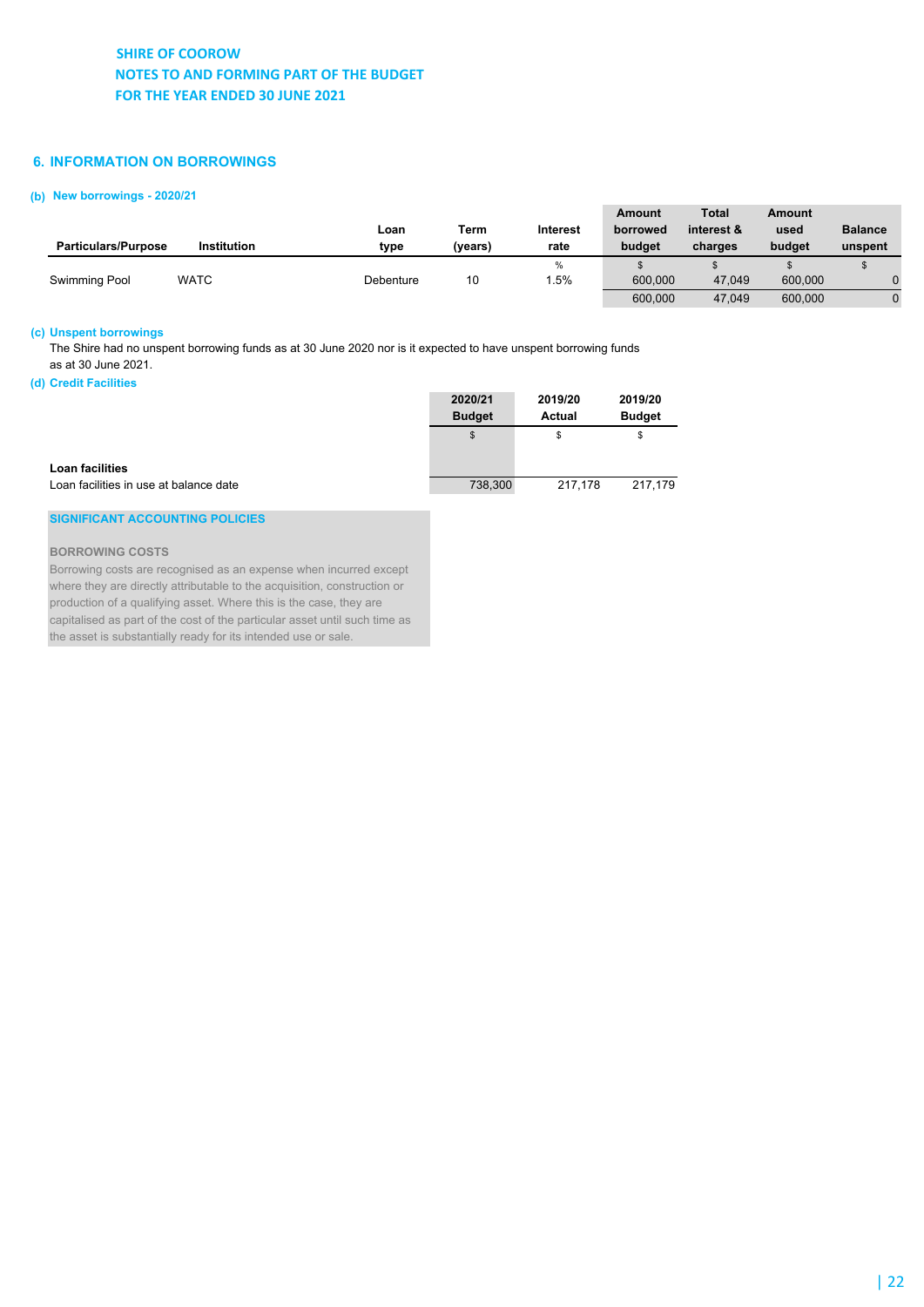# **7. CASH BACKED RESERVES**

#### **(a) Cash Backed Reserves - Movement**

|     |                                       | 2020/21        |               | 2020/21       | 2020/21        | 2019/20        |             | 2019/20       | 2019/20        | 2019/20        |               | 2019/20       | 2019/20        |
|-----|---------------------------------------|----------------|---------------|---------------|----------------|----------------|-------------|---------------|----------------|----------------|---------------|---------------|----------------|
|     |                                       | <b>Budget</b>  | 2020/21       | <b>Budget</b> | <b>Budget</b>  | Actual         | 2019/20     | <b>Actual</b> | Actual         | <b>Budget</b>  | 2019/20       | <b>Budget</b> | <b>Budget</b>  |
|     |                                       | <b>Opening</b> | <b>Budget</b> | Transfer      | <b>Closing</b> | Opening        | Actual      | Transfer      | <b>Closing</b> | Opening        | <b>Budget</b> | Transfer      | <b>Closing</b> |
|     |                                       | <b>Balance</b> | Transfer to   | (from)        | <b>Balance</b> | <b>Balance</b> | Transfer to | (from)        | <b>Balance</b> | <b>Balance</b> | Transfer to   | (from)        | <b>Balance</b> |
|     |                                       |                |               |               |                |                |             |               |                |                |               |               |                |
| (a) | Leave Reserve                         | 183,465        | 2,569         | $\mathbf 0$   | 186,034        | 180,148        | 3,317       | 0             | 183,465        | 180,148        | 3,963         |               | 184,111        |
| (b) | <b>Building Reserve</b>               | 404,512        | 55,939        | $\mathbf{0}$  | 460,451        | 252,005        | 152,507     | 0             | 404,512        | 252,005        | 55,544        | 0             | 307,549        |
| (c) | <b>Resource Sharing Reserve</b>       | 25,847         | 362           | $\mathbf 0$   | 26,209         | 25,380         | 467         | 0             | 25,847         | 25,380         | 558           |               | 25,938         |
| (d) | <b>Plant Reserve</b>                  | 697,832        | 9,770         | (145, 768)    | 561,834        | 582,352        | 115,480     | 0             | 697,832        | 582,352        | 12,812        | (18, 718)     | 576,446        |
| (e) | <b>Rebroadcasting Reserve</b>         | 24,472         | 343           | (7, 313)      | 17,502         | 27,649         | 509         | (3,686)       | 24,472         | 27,649         | 608           | (2, 446)      | 25,811         |
| (f) | Joint Venture Housing Reserve         | 67,953         | 918           | (19, 771)     | 49,100         | 48,690         | 19,263      | 0             | 67,953         | 48,690         | 1,071         | (116)         | 49,645         |
| (g) | <b>Bowling Club Reserve</b>           | 8,757          | 2,223         | $\mathbf 0$   | 10,980         | 6,537          | 2,220       | $\mathbf{0}$  | 8,757          | 6,537          | 2,244         | 0             | 8,781          |
| (h) | Road Infrastructure Reserve           | 0              | $\mathbf{0}$  | $\Omega$      |                | 115,222        | 2,121       | (117, 344)    | 0              | 115,222        | 2,535         | (117, 757)    | $\Omega$       |
| (i) | <b>Pool Revitalisation Reserve</b>    | 406,056        | 4,416         | (410, 472)    |                | 349,619        | 56,437      | 0             | 406,056        | 349,619        | 57,692        |               | 407,311        |
| (i) | <b>Tourist Infrastructure Reserve</b> | 62,695         | 150,794       | $\mathbf 0$   | 213,489        | 5,592          | 57,103      | 0             | 62,695         | 5,592          | 50,123        |               | 55,715         |
|     |                                       | 1,881,589      | 227,334       | (583, 325)    | 1,525,599      | 1,593,194      | 409,425     | (121,030)     | 1.881.589      | 1,593,194      | 187,150       | (139.037)     | 1,641,307      |

### **(b) Cash Backed Reserves - Purposes**

In accordance with Council resolutions in relation to each reserve account, the purpose for which the reserves are set aside are as follows:

|     |                                    | Anticipated |                                                                                 |
|-----|------------------------------------|-------------|---------------------------------------------------------------------------------|
|     | Reserve name                       | date of use | Purpose of the reserve                                                          |
| (a) | Leave Reserve                      | Ongoing     | To be used to fund annual and long service leave requirements                   |
| (b) | <b>Building Reserve</b>            | Ongoing     | To be used for the upgrading of Council buildings                               |
| (c) | Resource Sharing Reserve           | Ongoing     | To be used for resource sharing projects                                        |
| (d) | <b>Plant Reserve</b>               | Ongoing     | To be used for the purchase of major plant                                      |
| (e) | Rebroadcasting Reserve             | Ongoing     | To be used to maintain/upgrade equipment at rebroadcasting sites                |
| (f) | Joint Venture Housing Reserve      | Ongoing     | To be used for the maintenance and further development of joint venture housing |
| (g) | <b>Bowling Club Reserve</b>        | Ongoing     | To be used for road, footpath and drainage infrastructure projects              |
| (h) | Road Infrastructure Reserve        | Ongoing     | To be used for the future replacement of synthetic bowling green surfaces       |
| (i) | <b>Pool Revitalisation Reserve</b> | 2020/2021   | To be used for the renewal of the Coorow Swimming Pool                          |
| (j) | Tourist Infrastructure Reserve     | Ongoing     | To be used for the construction and renewal of tourist infrastructure           |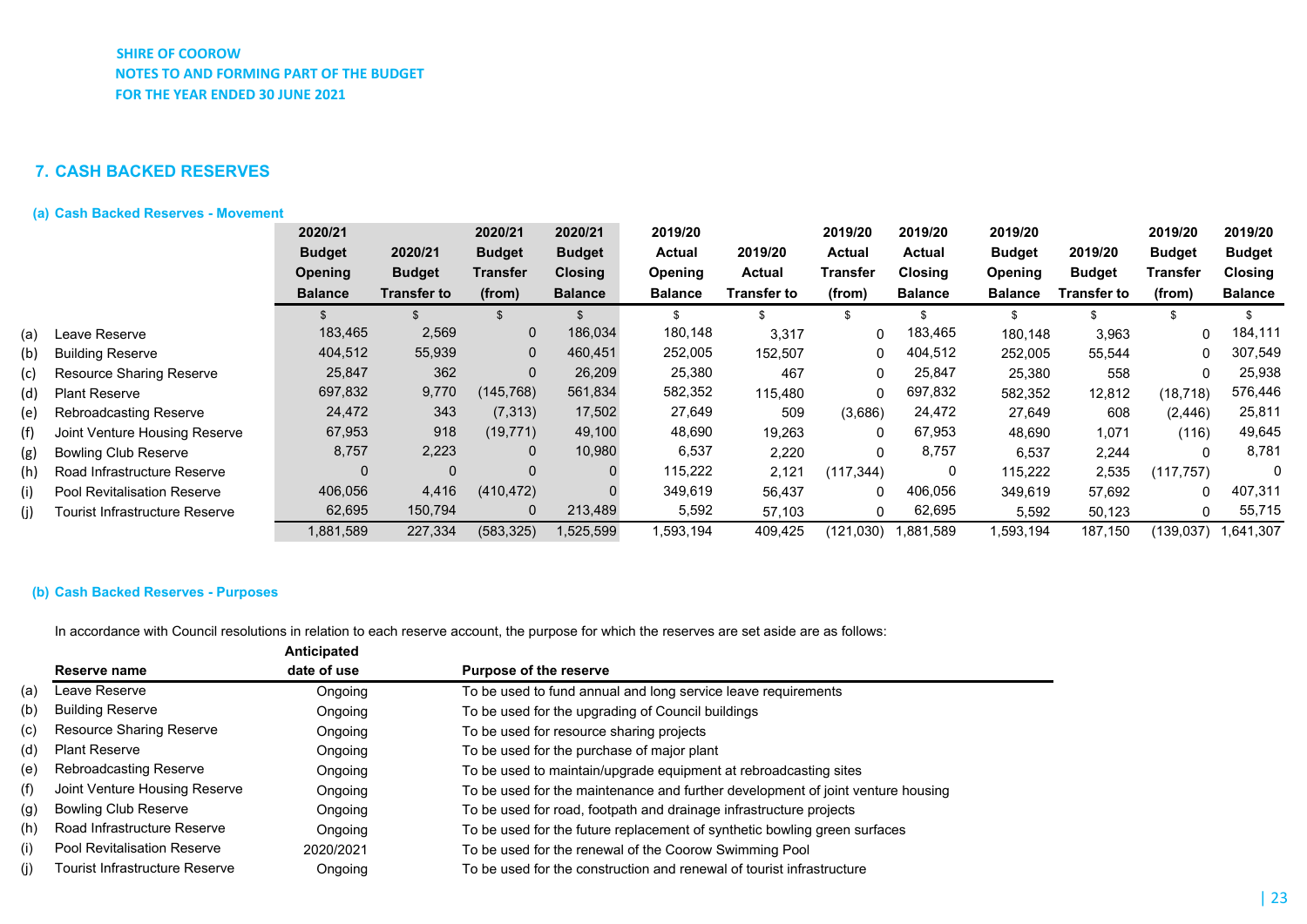### **8. FEES & CHARGES REVENUE**

|                             | 2020/21       | 2019/20 | 2019/20       |
|-----------------------------|---------------|---------|---------------|
|                             | <b>Budget</b> | Actual  | <b>Budget</b> |
|                             | \$            | \$      | \$            |
| General purpose funding     | 2,810         | 5,638   | 5,110         |
| Law, order, public safety   | 3,259         | 7,504   | 4,259         |
| Health                      | 2.400         | 2,548   | 2,400         |
| Education and welfare       | 27,260        | 27,874  | 27,260        |
| Housing                     | 82,280        | 80,452  | 92,120        |
| Community amenities         | 308,452       | 327,063 | 319,837       |
| Recreation and culture      | 18,922        | 18,094  | 19.287        |
| Economic services           | 46,669        | 83,591  | 77,491        |
| Other property and services | 21,106        | 92,641  | 20,000        |
|                             | 513,158       | 645,404 | 567.763       |

### **9. GRANT REVENUE**

|                                                                               |                          |                             |                                               | Unspent grants, subsidies and contributions liability |                                             |                          | Grants, subsidies<br>and contributions revenue |                          |  |  |
|-------------------------------------------------------------------------------|--------------------------|-----------------------------|-----------------------------------------------|-------------------------------------------------------|---------------------------------------------|--------------------------|------------------------------------------------|--------------------------|--|--|
|                                                                               | Liability<br>1 July 2020 | Increase<br>in<br>Liability | Liability<br><b>Reduction</b><br>(As revenue) | <b>Total</b><br>Liability<br>30 June 2021             | <b>Current</b><br>Liability<br>30 June 2021 | 2020/21<br><b>Budget</b> | 2019/20<br><b>Actual</b>                       | 2019/20<br><b>Budget</b> |  |  |
| By Program:<br><b>Operating grants, subsidies</b><br>(a)<br>and contributions | \$                       | \$                          | \$                                            | \$                                                    | \$                                          | \$                       | \$                                             | \$                       |  |  |
| Governance                                                                    | $\Omega$                 |                             |                                               | $\Omega$                                              |                                             |                          | 47                                             | o                        |  |  |
| General purpose funding                                                       | 0                        |                             |                                               | 0                                                     |                                             | 1,280,689                | 1,890,157                                      | 799,656                  |  |  |
| Law, order, public safety                                                     | n                        |                             |                                               |                                                       |                                             | 59,696                   | 73,721                                         | 68,836                   |  |  |
| Health                                                                        | U                        |                             |                                               | U                                                     |                                             | O                        | 76                                             | 1,619                    |  |  |
| Education and welfare                                                         | 0                        |                             |                                               |                                                       |                                             | 517                      | 279                                            | 509                      |  |  |
| Housing                                                                       | 0                        |                             |                                               |                                                       |                                             | 0                        | 2,517                                          | 200                      |  |  |
| Recreation and culture                                                        | U                        |                             |                                               |                                                       |                                             | 2,435                    | 121,024                                        | 2,320                    |  |  |
| Transport                                                                     | U                        |                             |                                               | $\Omega$                                              |                                             | 135,810                  | 121.835                                        | 133,974                  |  |  |
| Other property and services                                                   | 0                        |                             |                                               | $\Omega$                                              |                                             | 50,200                   | 70,067                                         | 66,380                   |  |  |
|                                                                               | $\Omega$                 |                             | $\Omega$<br>$\Omega$                          | $\Omega$                                              | $\Omega$                                    | 1,529,346                | 2,279,723                                      | 1,073,494                |  |  |
| Non-operating grants,<br>(b)<br>subsidies and contributions                   |                          |                             |                                               |                                                       |                                             |                          |                                                |                          |  |  |
| General purpose funding                                                       | $\Omega$                 |                             |                                               | $\Omega$                                              |                                             | 730,670                  | $\Omega$                                       | $\Omega$                 |  |  |
| Community amenities                                                           | 0                        |                             |                                               | 0                                                     |                                             | 0                        | 3,727                                          | 0                        |  |  |
| Recreation and culture                                                        | 0                        |                             |                                               | 0                                                     |                                             | 753,950                  | 101.755                                        | 157,180                  |  |  |
| Transport                                                                     | 0                        |                             |                                               | 0                                                     |                                             | 1,105,990                | 817,914                                        | 747,664                  |  |  |
| Economic services                                                             | 0                        |                             |                                               | 0                                                     |                                             | 101,534                  | <sup>0</sup>                                   | <sup>0</sup>             |  |  |
|                                                                               | $\Omega$                 |                             | 0<br>$\mathbf 0$                              | $\mathbf 0$                                           | 0                                           | 2,692,144                | 923,396                                        | 904,844                  |  |  |
| Total                                                                         | 0                        |                             | 0<br>0                                        | $\mathbf{0}$                                          | $\mathbf{0}$                                | 4,221,490                | 3,203,119                                      | 1,978,338                |  |  |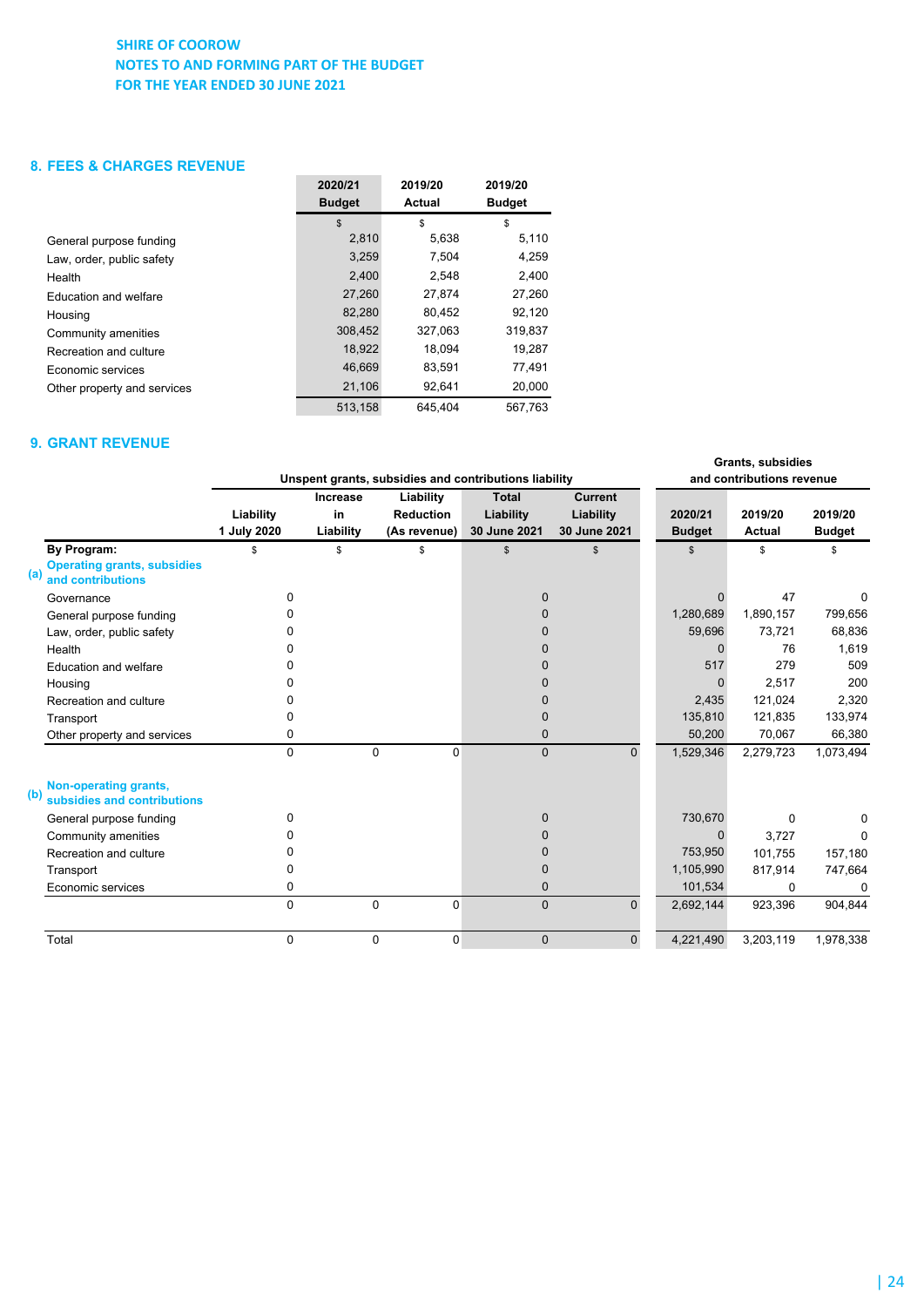#### **10. REVENUE RECOGNITION**

#### **SIGNIFICANT ACCOUNTING POLICIES**

Recognition of revenue is dependant on the source of revenue and the associated terms and conditions associated with each source of revenue and recognised as follows:

|                                                                                                                |                                                                                                                              | When                                  |                                                                                                |                                                           |                                                                                         |                                                                             |                                                                                    |                                                                                                                                               |
|----------------------------------------------------------------------------------------------------------------|------------------------------------------------------------------------------------------------------------------------------|---------------------------------------|------------------------------------------------------------------------------------------------|-----------------------------------------------------------|-----------------------------------------------------------------------------------------|-----------------------------------------------------------------------------|------------------------------------------------------------------------------------|-----------------------------------------------------------------------------------------------------------------------------------------------|
| Revenue<br>Category                                                                                            | Nature of goods and<br>services                                                                                              | obligations<br>typically<br>satisfied | Payment<br>terms                                                                               | Returns/Refunds/<br>Warranties                            | Determination<br>of transaction<br>price                                                | Allocating<br>transaction<br>price                                          | <b>Measuring</b><br>obligations<br>for returns                                     | Revenue<br>recognition                                                                                                                        |
| Rates                                                                                                          | <b>General Rates</b>                                                                                                         | Over time                             | Payment dates None                                                                             |                                                           | Adopted by                                                                              | When taxable                                                                |                                                                                    | Not applicable When rates notice is                                                                                                           |
|                                                                                                                |                                                                                                                              |                                       | adopted by<br>Council during<br>the year                                                       |                                                           | council annually                                                                        | event occurs                                                                |                                                                                    | issued                                                                                                                                        |
| Specified area<br>rates                                                                                        | Rates charge for specific Over time<br>defined purpose                                                                       |                                       | adopted by<br>Council during<br>the year                                                       | Payment dates Refund in event<br>monies are<br>unspent    | Adopted by<br>council annually                                                          | When taxable<br>event occurs                                                |                                                                                    | Not applicable When rates notice is<br>issued                                                                                                 |
| Service charges                                                                                                | Charge for specific<br>service                                                                                               | Over time                             | adopted by<br>Council during<br>the year                                                       | Payment dates Refund in event<br>monies are<br>unspent    | Adopted by<br>council annually                                                          | When taxable<br>event occurs                                                |                                                                                    | Not applicable When rates notice is<br>issued                                                                                                 |
| Grant contracts<br>with customers                                                                              | Community events, minor Over time<br>facilities, research,<br>design, planning<br>evaluation and services                    |                                       | Fixed terms<br>transfer of<br>funds based on complete<br>agreed<br>milestones and<br>reporting | Contract obligation Set by mutual<br>if project not       | agreement with<br>the customer                                                          | Based on the<br>progress of<br>works to match<br>performance<br>obligations | Returns<br>limited to<br>repayment of<br>transaction<br>price of terms<br>breached | Output method<br>based on project<br>milestones and/or<br>completion date<br>matched to<br>performance<br>obligations as inputs<br>are shared |
| Grants, subsidies Construction or<br>or contributions<br>for the<br>construction of<br>non-financial<br>assets | acquisition of<br>recognisable non-financial<br>assets to be controlled by<br>the local government                           | Over time                             | Fixed terms<br>transfer of<br>funds based on complete<br>agreed<br>milestones and<br>reporting | Contract obligation Set by mutual<br>if project not       | agreement with<br>the customer                                                          | Based on the<br>progress of<br>works to match<br>performance<br>obligations | Returns<br>limited to<br>repayment of<br>transaction<br>price of terms<br>breached | Output method<br>based on project<br>milestones and/or<br>completion date<br>matched to<br>performance<br>obligations as inputs<br>are shared |
| Grants with no<br>contract<br>commitments                                                                      | General appropriations<br>and contributions with no<br>reciprocal commitment                                                 |                                       | No obligations Not applicable Not applicable                                                   |                                                           | Cash received                                                                           | On receipt of<br>funds                                                      |                                                                                    | Not applicable When assets are<br>controlled                                                                                                  |
| Licences/<br>Registrations/<br>Approvals                                                                       | Building, planning,<br>development and animal<br>management, having the<br>same nature as a licence<br>regardless of naming. | Single point in<br>time               | Full payment<br>prior to issue                                                                 | None                                                      | Set by State<br>legislation or<br>limited by<br>legislation to the<br>cost of provision | Based on timing<br>of issue of the<br>associated rights                     | No refunds                                                                         | On payment and<br>issue of the licence,<br>registration or<br>approval                                                                        |
| Pool inspections                                                                                               | Compliance safety check Single point in                                                                                      | time                                  | Equal<br>proportion<br>based on an<br>equal annually<br>fee                                    | None                                                      | Set by State<br>legislation                                                             | Apportioned<br>equally across<br>the inspection<br>cycle                    | No refunds                                                                         | After inspection<br>complete based on a<br>4 year cycle                                                                                       |
|                                                                                                                | Other inspections Regulatory Food, Health<br>and Safety                                                                      | Single point in<br>time               | Full payment<br>prior to<br>inspection                                                         | None                                                      | Set by State<br>legislation or<br>limited by<br>legislation to the<br>cost of provision | Applied fully on<br>timing of<br>inspection                                 |                                                                                    | Not applicable Revenue recognised<br>after inspection<br>event occurs                                                                         |
| Waste<br>management<br>collections                                                                             | Kerbside collection<br>service                                                                                               | Over time                             | Payment on an None<br>annual basis in<br>advance                                               |                                                           | Adopted by<br>council annually                                                          | Apportioned<br>equally across<br>the collection<br>period                   |                                                                                    | Not applicable Output method<br>based on regular<br>weekly and<br>fortnightly period as<br>proportionate to<br>collection service             |
| Waste<br>management<br>entry fees                                                                              | Waste treatment,<br>recycling and disposal<br>service at disposal sites                                                      | Single point in<br>time               | Payment in<br>advance at<br>gate or on<br>normal trading<br>terms if credit<br>provided        | None                                                      | Adopted by<br>council annually                                                          | of entry to facility                                                        |                                                                                    | Based on timing Not applicable On entry to facility                                                                                           |
| Airport landing<br>charges                                                                                     | Permission to use<br>facilities and runway                                                                                   | Single point in<br>time               | Monthly in<br>arrears                                                                          | None                                                      | Adopted by<br>council annually                                                          | Applied fully on<br>timing of<br>landing/take-off                           | Not applicable On                                                                  | landing/departure<br>event                                                                                                                    |
| entry                                                                                                          | Property hire and Use of halls and facilities                                                                                | Single point in<br>time               | In full in<br>advance                                                                          | Refund if event<br>cancelled within 7<br>days             | Adopted by<br>council annually                                                          | Based on timing<br>of entry to facility                                     | Returns<br>limited to<br>repayment of<br>transaction<br>price                      | On entry or at<br>conclusion of hire                                                                                                          |
| Memberships                                                                                                    | Gym and pool<br>membership                                                                                                   | Over time                             | Payment in full<br>in advance                                                                  | Refund for unused Adopted by<br>portion on<br>application | council annually                                                                        | Apportioned<br>equally across<br>the access<br>period                       | Returns<br>limited to<br>repayment of<br>transaction<br>price                      | Output method Over<br>12 months matched<br>to access right                                                                                    |
| Fees and<br>charges for other<br>goods and<br>services                                                         | Cemetery services, library Single point in<br>fees, reinstatements and time<br>private works                                 |                                       | Payment in full None<br>in advance                                                             |                                                           | Adopted by<br>council annually                                                          | Applied fully<br>based on timing<br>of provision                            |                                                                                    | Not applicable Output method<br>based on provision<br>of service or<br>completion of works                                                    |
| Sale of stock                                                                                                  | Aviation fuel, kiosk and<br>visitor centre stock                                                                             | Single point in<br>time               | In full in<br>advance, on 15 goods<br>day credit                                               | Refund for faulty                                         | Adopted by<br>council annually,<br>set by mutual<br>agreement                           | Applied fully<br>based on timing<br>of provision                            | Returns<br>limited to<br>repayment of<br>transaction<br>price                      | Output method<br>based on goods                                                                                                               |
| Commissions                                                                                                    | Commissions on licencing Over time<br>and ticket sales                                                                       |                                       | Payment in full None<br>on sale                                                                |                                                           | Set by mutual<br>agreement with<br>the customer                                         | On receipt of<br>funds                                                      |                                                                                    | Not applicable When assets are<br>controlled                                                                                                  |
|                                                                                                                | Reimbursements Insurance claims                                                                                              | Single point in<br>time               | Payment in<br>arrears for<br>claimable<br>event                                                | None                                                      | Set by mutual<br>agreement with<br>the customer                                         | When claim is<br>agreed                                                     |                                                                                    | Not applicable When claim is<br>agreed                                                                                                        |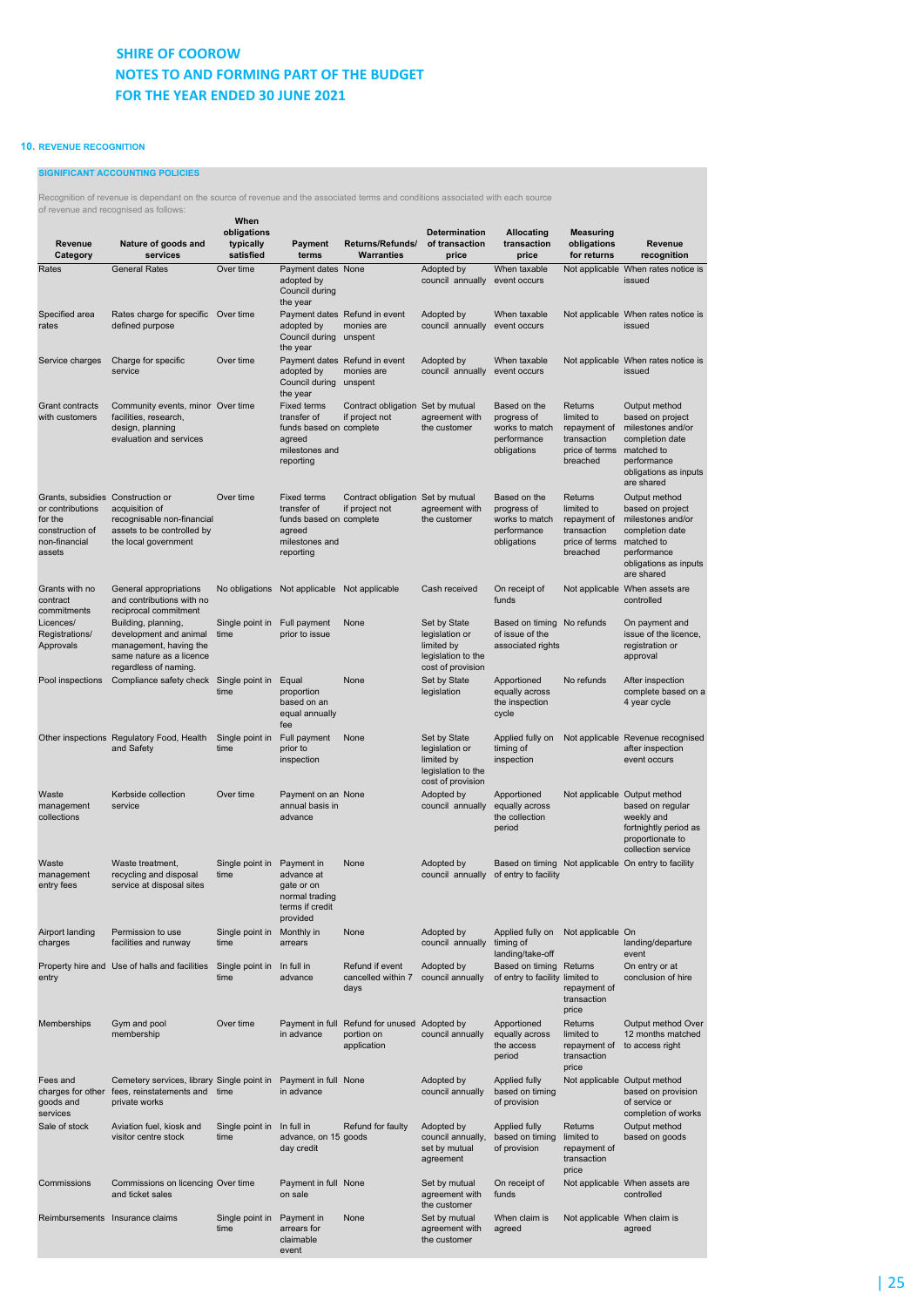# **11. OTHER INFORMATION**

|                                        | 2020/21<br><b>Budget</b> | 2019/20<br><b>Actual</b> | 2019/20<br><b>Budget</b> |
|----------------------------------------|--------------------------|--------------------------|--------------------------|
|                                        | \$                       | \$                       | \$                       |
| The net result includes as revenues    |                          |                          |                          |
| (a) Interest earnings                  |                          |                          |                          |
| Investments                            |                          |                          |                          |
| - Reserve funds                        | 24,956                   | 29,332                   | 35,050                   |
| - Other funds                          | 30,000                   | 45,095                   | 50,000                   |
| Interest on Self Supporting Loans      | 6,495                    | 7,176                    | 7,176                    |
| Other interest revenue (refer note 1b) | 2,100                    | 33,001                   | 26,100                   |
|                                        | 63,551                   | 114,605                  | 118,326                  |
| (b) Other revenue                      |                          |                          |                          |
| Reimbursements and recoveries          | 26,050                   | 66,909                   | 20,050                   |
|                                        | 26,050                   | 66,909                   | 20,050                   |
| The net result includes as expenses    |                          |                          |                          |
| (c) Auditors remuneration              |                          |                          |                          |
| <b>Audit services</b>                  | 50,000                   | 44,090                   | 63,116                   |
|                                        | 50,000                   | 44,090                   | 63,116                   |
| (d) Interest expenses (finance costs)  |                          |                          |                          |
| Borrowings (refer Note 6(a))           | 15,051                   | 7,918                    | 7,422                    |
|                                        | 15,051                   | 7,918                    | 7,422                    |
| (e) Elected members remuneration       |                          |                          |                          |
| Meeting fees                           | 19,800                   | 16,000                   | 19,800                   |
| Mayor/President's allowance            | 18,000                   | 18,000                   | 18,000                   |
| Deputy Mayor/President's allowance     | 4,500                    | 4,500                    | 4,500                    |
| Travelling expenses                    | 12,309                   | 9,028                    | 10,600                   |
| Telecommunications allowance           | 4,800                    | 4,550                    | 4,800                    |
|                                        | 59,409                   | 52,078                   | 57,700                   |